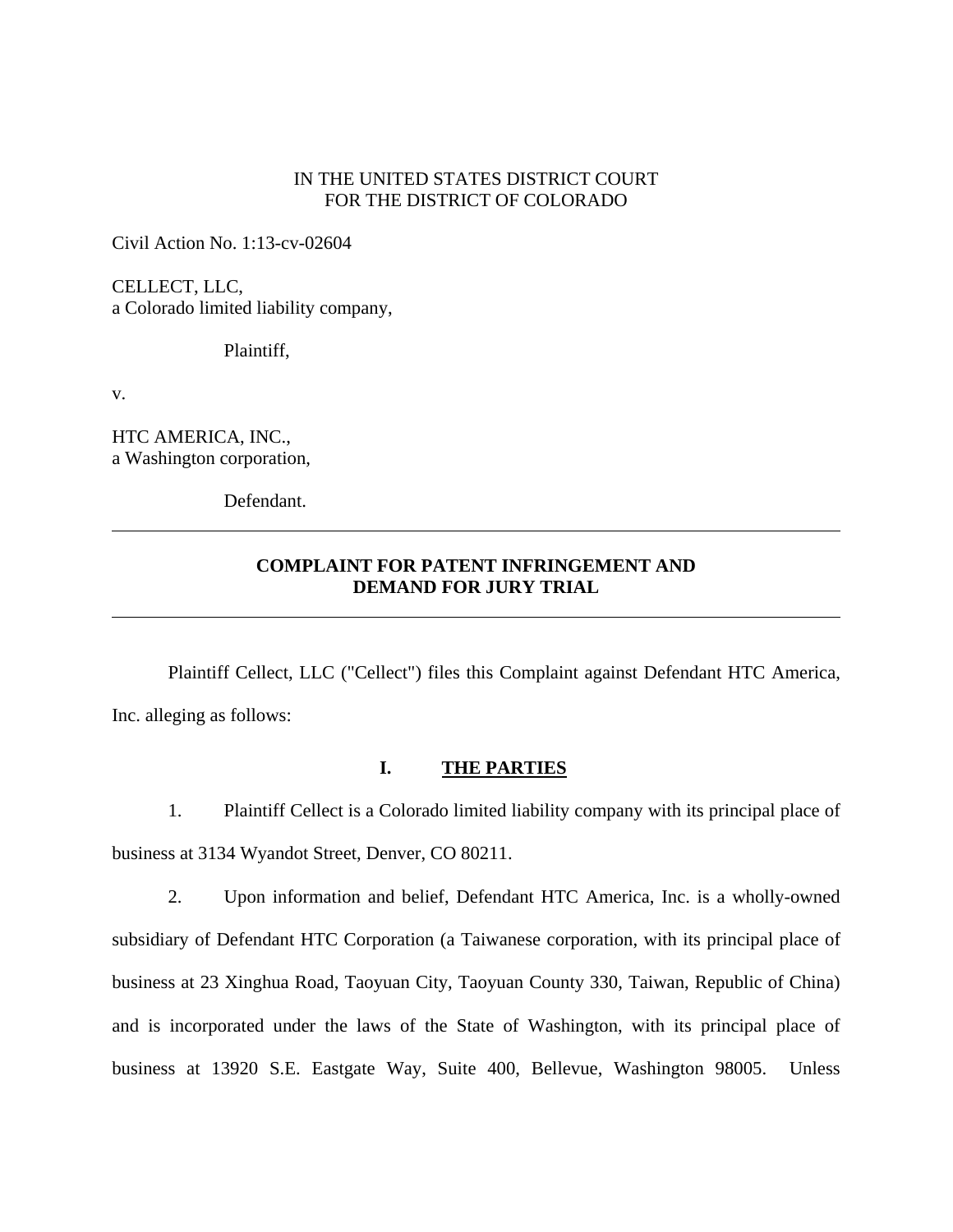specifically noted otherwise, Defendant HTC America, Inc. will be referenced herein as "HTC." The term "HTC" also includes HTC's employees, agents, and all other persons or entities that HTC directs and/or controls.

#### **II. JURISDICTION AND VENUE**

3. This Court has exclusive jurisdiction of this action for patent infringement pursuant to 28 U.S.C. § 1338(a).

4. This Court has jurisdiction over the subject matter of this action pursuant to 28 U.S.C. §§ 1331 and 1338(a).

5. Venue is proper in this judicial district pursuant to 28 U.S.C. §§ 1391 and 1400.

6. Upon information and belief, HTC has minimum contacts with this judicial district such that this forum is a fair and reasonable one. HTC acting alone or in consort has placed the Accused Products (defined below) in the stream of commerce, knowing the likely destination of the Accused Products, and their conduct and connections with the state of Colorado are such that they should reasonably have anticipated being brought into court in Colorado. HTC has also transacted and/or, at the time of the filing of this Complaint, is transacting businesses within Colorado. Further, upon information and belief, HTC has committed specific acts of patent infringement complained of herein within the state of Colorado. Upon information and belief, HTC America, Inc. is registered to conduct business in Colorado. HTC America, Inc. lists its registered agent within Colorado as National Registered Agents, Inc., 1675 Broadway, Suite 1200, Denver, CO, 80202. Further, HTC has initiated at least one declaratory judgment action in this District, thereby voluntarily availing itself of jurisdiction in this District. *See Cellport Systems, Inc., v. HTC Corporation, et al.*, Case No. CV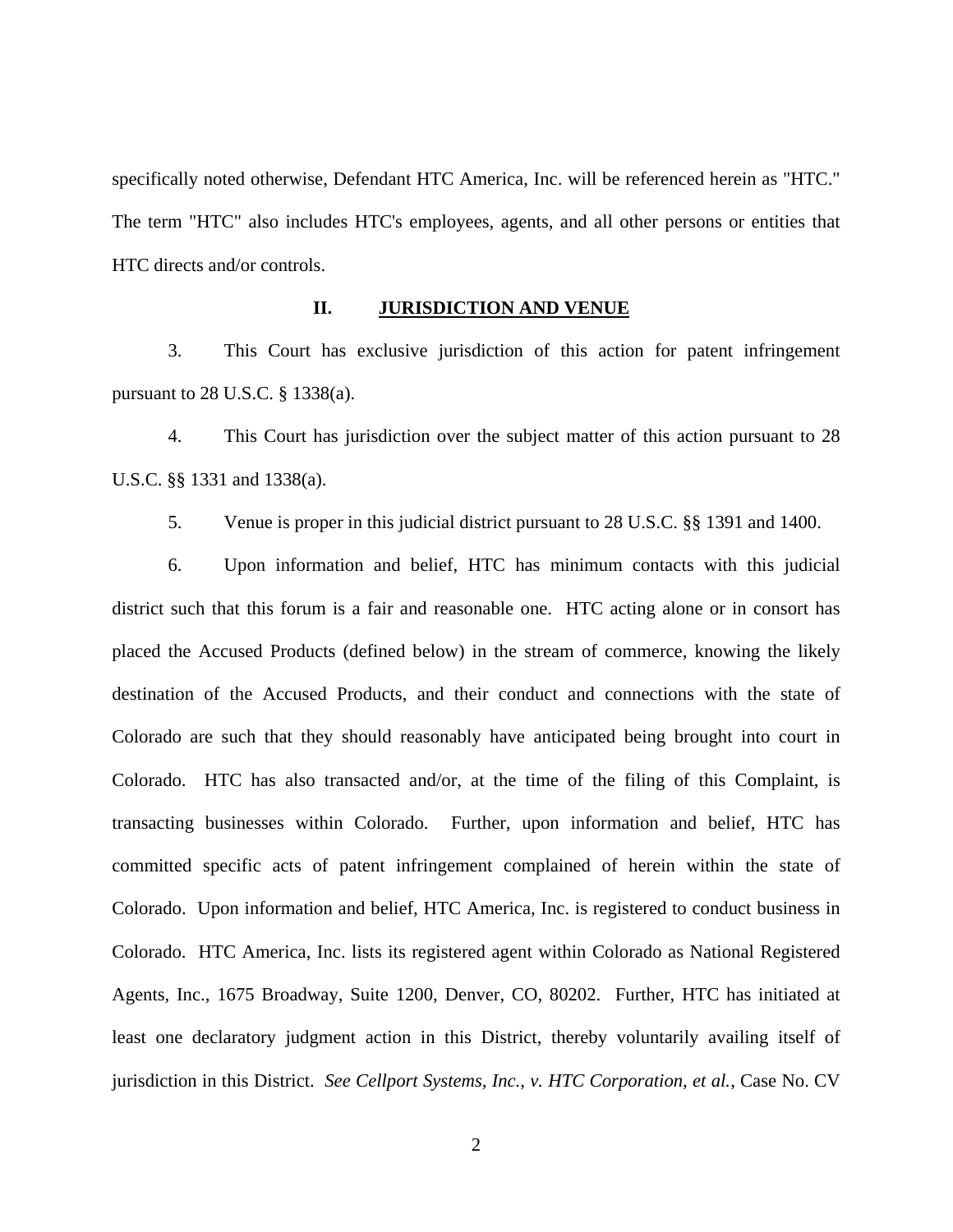1:13-cv-00173-RBJ (D. Col.) (Answer and Counterclaims filed on July 29, 2013). For these reasons, personal jurisdiction exists over HTC and venue over this action is proper in this Court under 28 U.S.C. §§ 1391(b) and (c) and 28 U.S.C. § 1400(b).

### **III. THE PATENTS-IN-SUIT**

7. On July 23, 2002, United States Patent No. 6,424,369 ("the '369 Patent") was duly and legally issued for "Hand-Held Computers Incorporating Reduced Area Imaging Devices," with an effective filing date of no later than August 15, 2000. A true and correct copy of the '369 Patent is attached as Exhibit A.

8. The '369 Patent generally relates to a personal digital assistant ("PDA") comprising a complementary metal oxide semiconductor ("CMOS") video camera. The Abstract of the '369 Patent relevantly provides:

A reduced area imaging device is provided for use with a miniature hand-held computer referred to in the industry as a PDA. In one configuration of the imaging device, the image sensor is placed remote from the remaining image processing circuitry. In a second configuration, all of the image processing circuitry to include the image sensor is placed in a stacked fashion near the same location. In the first configuration, the entire imaging device can be placed at the distal end of a camera module. In a second configuration, the image sensor is remote from the remaining image processing circuitry wherein available space within the PDA is used to house the remaining circuitry. In any of the embodiments, the image sensor may be placed alone on a first circuit board, or timing and control circuits may be included on the first circuit board containing the image sensor. One or more video processing boards can be stacked in a longitudinal fashion with respect to the first board, or the video processing boards may be placed within the housing of the communication device. The PDA includes a miniature LCD-type video view screen which is capable of viewing not only the images taken by the camera module, but also can show incoming video images received from a personal computer connected to a global communications network. The camera module is of such small size that it can be easily stored within the housing of the PDA, and may be attached thereto as by a small retractable cable.

9. Independent Claim 1 of the '369 Patent reads: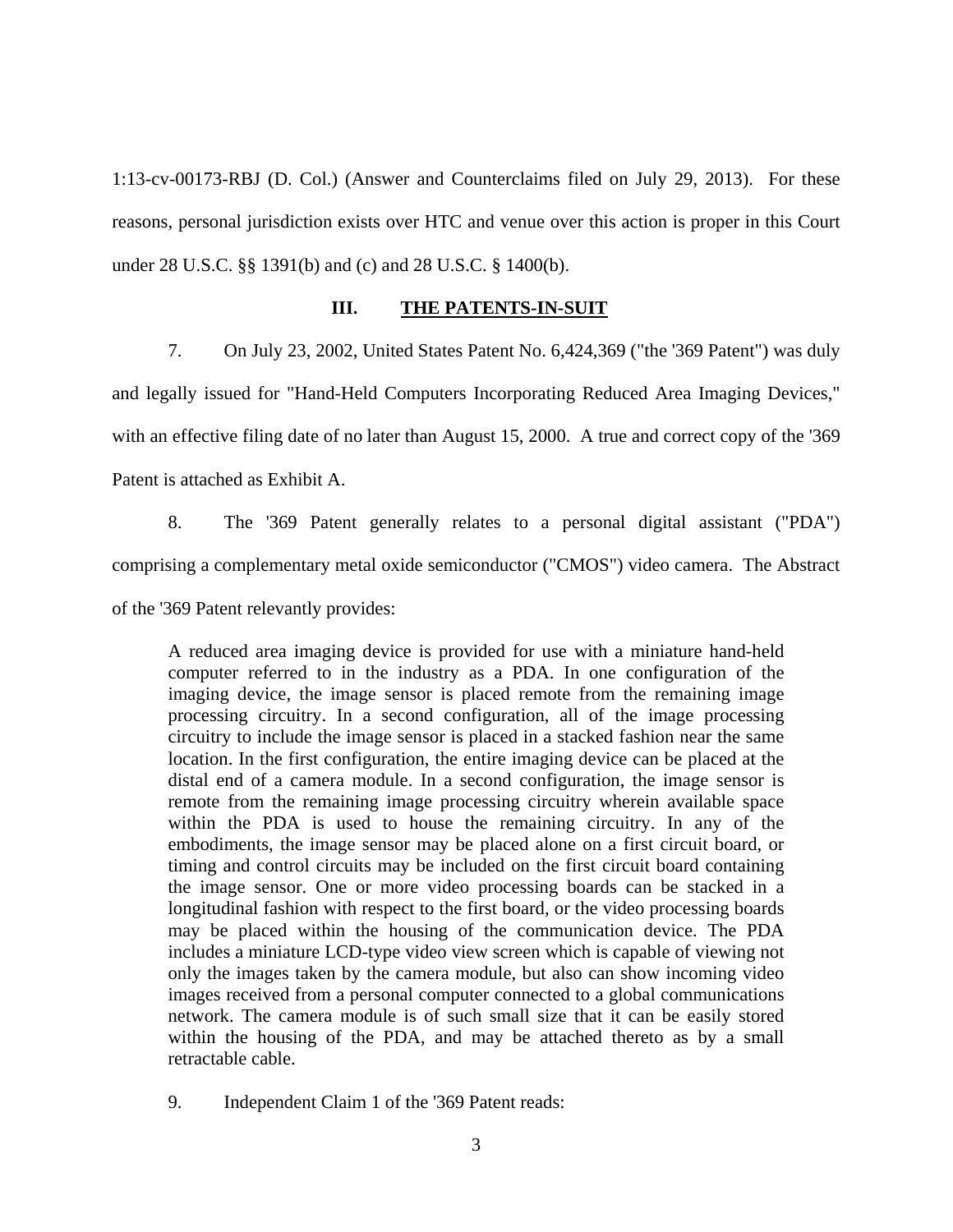In a PDA having capability to transmit data between a personal computer connected to a communications network, the improvement comprising: a video system integral with said PDA for receiving and transmitting video images, and for viewing said video images, said video system comprising; a camera module housing an image sensor therein, said image sensor lying in a first plane and including an array of CMOS pixels for receiving images thereon, said image sensor further including circuitry means on said first plane and coupled to said array of CMOS pixels for timing and control of said array of CMOS pixels, said image sensor producing a pre-video signal, a first circuit board lying in a second plane and electrically coupled to said image sensor, said first circuit board including circuitry means for converting said pre-video signal to a desired video format; a video view screen attached to said PDA for viewing said video images, said video view screen communicating with said first circuit board, and displaying video images processed by said first circuit board.

10. On September 17, 2002, United States Patent No. 6,452,626 ("the '626 Patent")

was duly and legally issued for "Communication Devices Incorporating Reduced Area Imaging

Devices," with an effective filing date of no later than July 10, 2000. A true and correct copy of

the '626 Patent is attached as Exhibit B.

11. The '626 Patent generally relates to a wireless cellular phone comprising a CMOS

video system. The Abstract of the '626 Patent relevantly provides:

A reduced area imaging device is provided for use with a communication device, such as a wireless/cellular phone. In one configuration of the imaging device, the image sensor is placed remote from the remaining image processing circuitry. In a second configuration, all of the image processing circuitry to include the image sensor is placed in a stacked fashion near the same location. In the first configuration, the entire imaging device can be placed at the distal end of a camera module. In a second configuration, the image sensor is remote from the remaining image processing circuitry wherein available space within the phone is used to house the remaining circuitry. In any of the embodiments, the image sensor may be placed alone on a first circuit board, or timing and control circuits may be included on the first circuit board containing the image sensor. One or more video processing boards can be stacked in a longitudinal fashion with respect to the first board, or the video processing boards may be placed within the housing of the communication device. The communication device includes a miniature LCD-type monitor which is capable of viewing not only the images taken by the camera module, but also can show incoming video images. The camera module is of such small size that it can be easily stored within the housing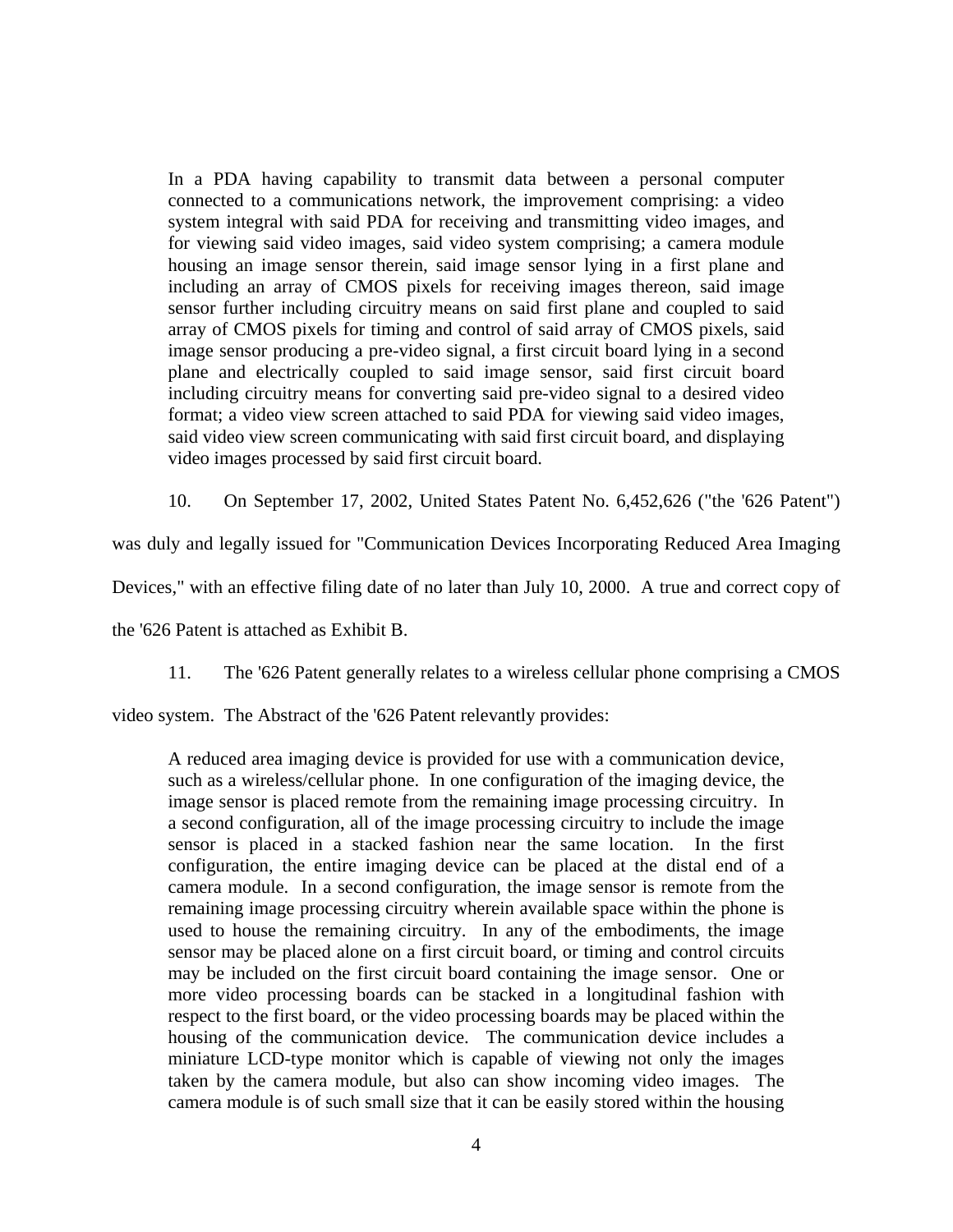of the communication device, and may be attached thereto as by a small retractable cable. Having a tethered camera module allows it to be pointed at any desired object within sight of the user, and without having to actually point or move the phone housing in order to take an image.

12. Independent Claim 1 of the '626 Patent reads:

In a wireless telephone for conducting wireless telephonic communications, the improvement comprising: a video system integral with said telephone for receiving and transmitting video images, and for viewing said video images, said video system comprising; a camera module housing an image sensor therein, said image sensor lying in a first plane and including an array of CMOS pixels for receiving images thereon, said image sensor further including circuitry means on said first plane and coupled to said array of CMOS pixels for timing and control of said array of CMOS pixels, said image sensor producing a pre-video signal, a first circuit board lying in a second plane and electrically coupled to said image sensor, said first circuit board including circuitry means for converting said prevideo signal to a desired video format; a video monitor attached to said wireless phone for viewing said video images, said video monitor communicating with said first circuit board, and displaying video images processed by said first circuit board.

13. On March 1, 2005, United States Patent No. 6,862,036 ("the '036 Patent") was duly and legally issued for "Communication Devices Incorporating Reduced Area Imaging Devices," with an effective filing date of no later than July 10, 2000. A true and correct copy of

the '036 Patent is attached as Exhibit C.

14. The '036 Patent generally relates to a wireless cellular phone comprising a CMOS

camera. The Abstract of the '036 Patent relevantly provides:

A reduced area imaging device is provided for use with a communication device, such as a wireless/cellular phone. In one configuration of the imaging device, the image sensor is placed remote from the remaining image processing circuitry. In a second configuration, all of the image processing circuitry to include the image sensor is placed in a stacked fashion near the same location. In the first configuration, the entire imaging device can be placed at the distal end of a camera module. In a second configuration, the image sensor is remote from the remaining image processing circuitry wherein available space within the phone is used to house the remaining circuitry. In any of the embodiments, the image sensor may be placed alone on a first circuit board, or timing and control circuits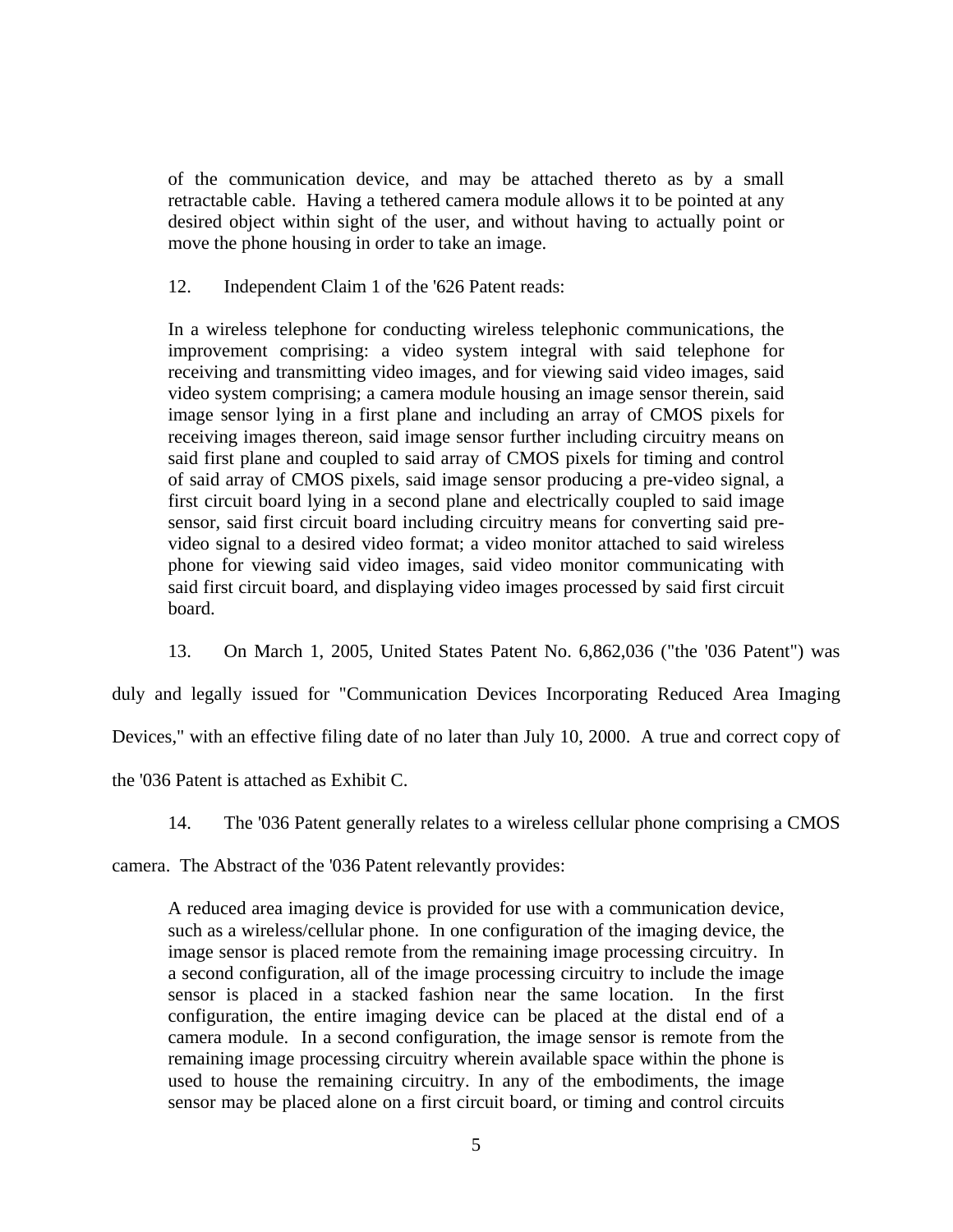may be included on the first circuit board containing the image sensor. One or more video processing boards can be stacked in a longitudinal fashion with respect to the first board, or the video processing boards may be placed within the housing of the communication device. The communication device includes a miniature LCD-type monitor which is capable of viewing not only the images taken by the camera module, but also can show incoming video images. The camera module is of such small size that it can be easily stored within the housing of the communication device, and may be attached thereto as by a small retractable cable. Having a tethered camera module allows it to be pointed at any desired object within sight of the user, and without having to actually point or move the phone housing in order to take an image.

15. Independent Claim 1 of the '036 Patent reads:

In a wireless telephone for conducting wireless telephonic communications, the improvement comprising: a camera module housing an image sensor therein, said image sensor lying in a first plane and including an array of CMOS pixels for receiving images thereon, said image sensor further including circuitry means on said first plane and coupled to said array of CMOS pixels for timing and control of said array of CMOS pixels, said image sensor producing a pre-video signal, a first circuit board lying in a second plane and electrically coupled to said image sensor, said first circuit board including circuitry means for converting said prevideo signal to a desired video format; a video monitor attached to said wireless phone for viewing said video images, said video monitor communicating with said first circuit board, and displaying video images processed by said first circuit board.

16. The '369 Patent, '626 Patent, and '036 Patent are valid and enforceable and each is

presumed valid and enforceable pursuant to 35 U.S.C. § 282.

17. The '369 Patent, '626 Patent, and '036 Patent were originally issued to the individual named inventors thereof. Each of those inventors subsequently assigned their rights in and to the '369 Patent, '626 Patent, and '036 Patent to Micro-Medical Devices, Inc. Micro-Medical Devices, Inc. changed its name to Micro-Imaging Solutions, Inc. Micro-Imaging Solutions, Inc. then filed a Statement of Conversion with the Colorado Secretary of State changing its corporate form to a limited liability company and its name to Micro-Imaging Solutions, LLC. Micro-Imaging Solutions, LLC has assigned all right, title and interest,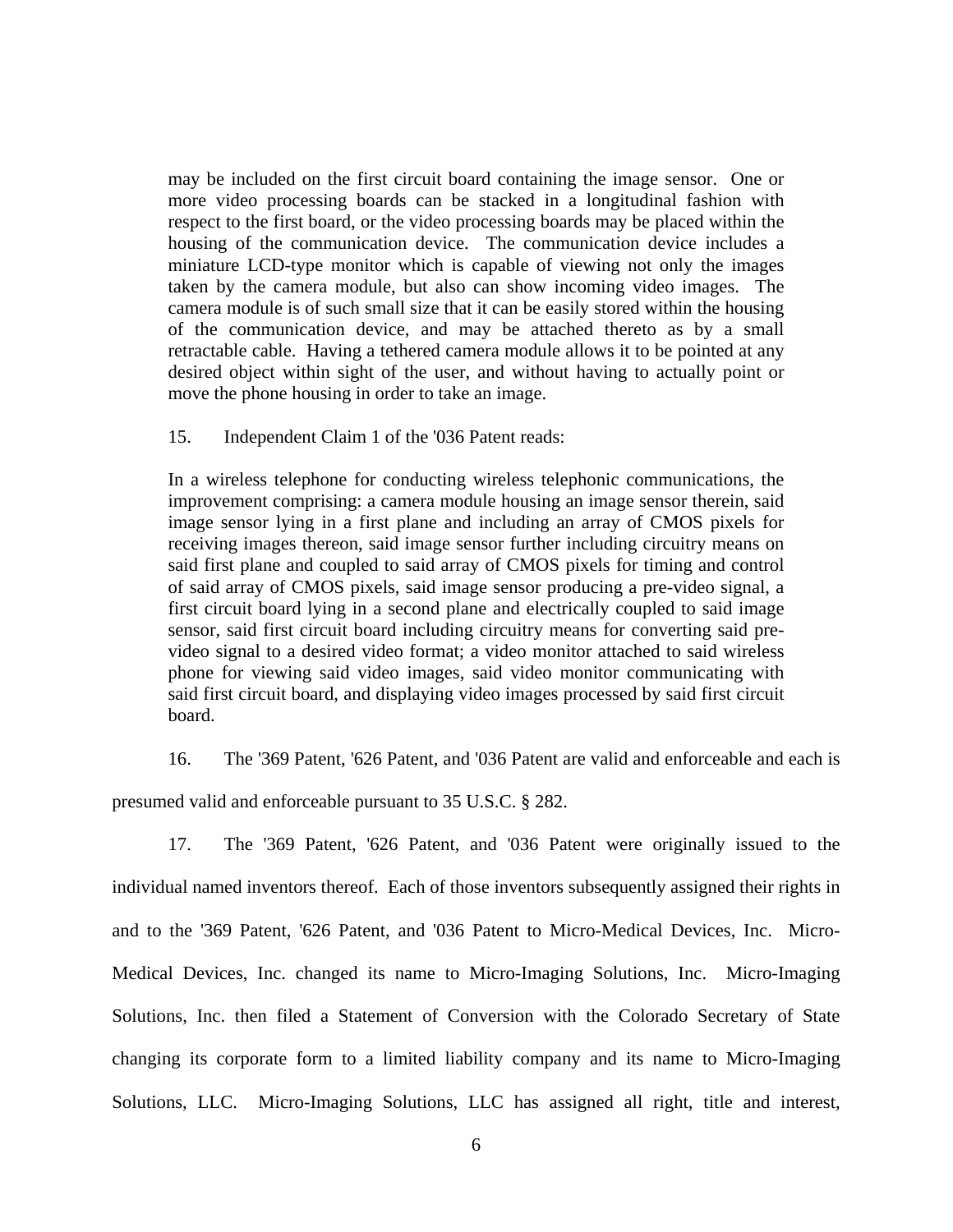including the right to enforce and collect damages for infringement of the '369 Patent, '626 Patent, and '036 Patent to Cellect.

# **IV. HTC'S INFRINGEMENT**

18. HTC has been and is now making, using, selling, offering for sale within the United States, and/or importing into the United States, at least the following cell phone products: HTC Evo Design 4G and other cell phones having a CMOS camera (the "Accused Devices").

19. The following chart shows the infringing components of the Accused Devices, as represented by the HTC Evo Design 4G in comparison to, for example, Claim 1 of the '369 Patent: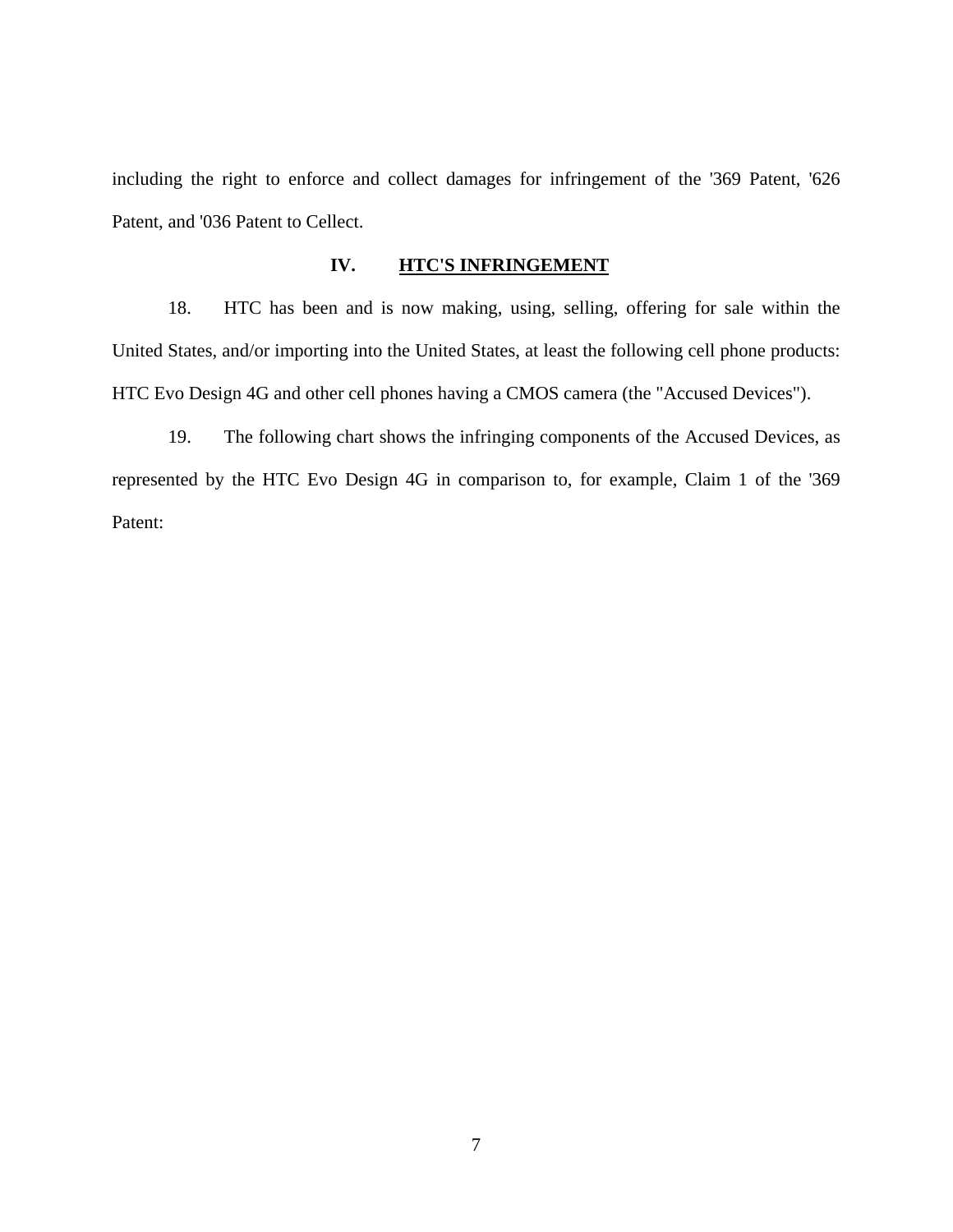| Claim Elements of Claim 1<br>of the '369 Patent | Infringing Components of the HTC Evo Design 4G                                                                               |
|-------------------------------------------------|------------------------------------------------------------------------------------------------------------------------------|
| 1. In a PDA having                              | PDA stands for personal digital assistant. A PDA is a                                                                        |
| capability to transmit data                     | personal hand-held computing device that is connected to                                                                     |
| between a personal computer                     | a communications network and can, among other things,                                                                        |
| connected to a                                  | store and organize contact information, videos, and                                                                          |
| communications network,                         | calendars. A PDA can also serve as a telephone. The                                                                          |
| the improvement                                 | HTC Evo Design 4G is advertised as a "smartphone,"                                                                           |
| comprising:                                     | which is a sophisticated PDA and phone device.                                                                               |
|                                                 | htc<br>htc<br>Thu, Jun 01<br>73 <sup>0 H, 76</sup><br><b>Seattle</b><br>10<br>Sprint > 4G<br>t Phone<br>$^{\copyright}$<br>¢ |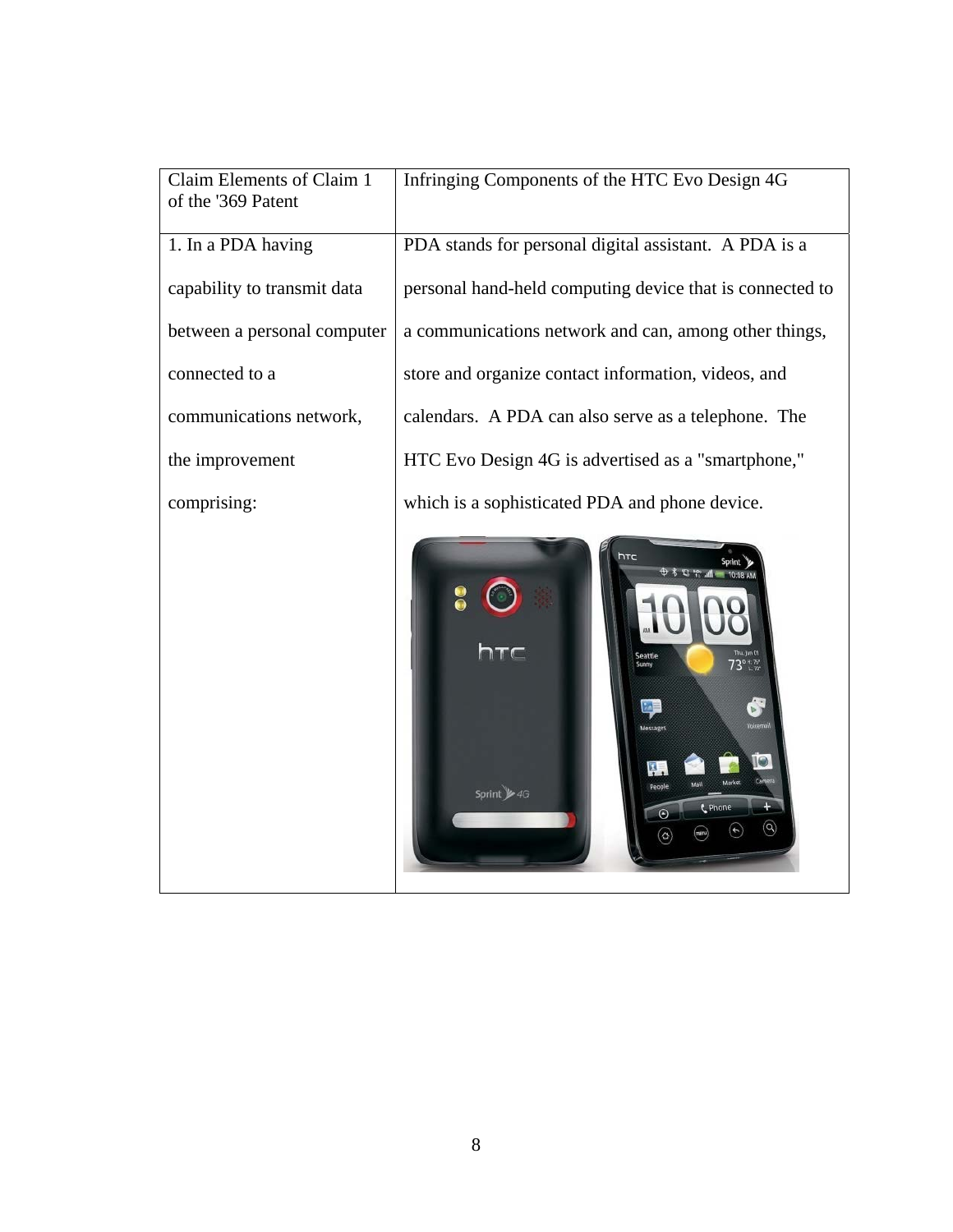a video system integral with said PDA for receiving and transmitting video images, and for viewing said video images, said video system comprising;

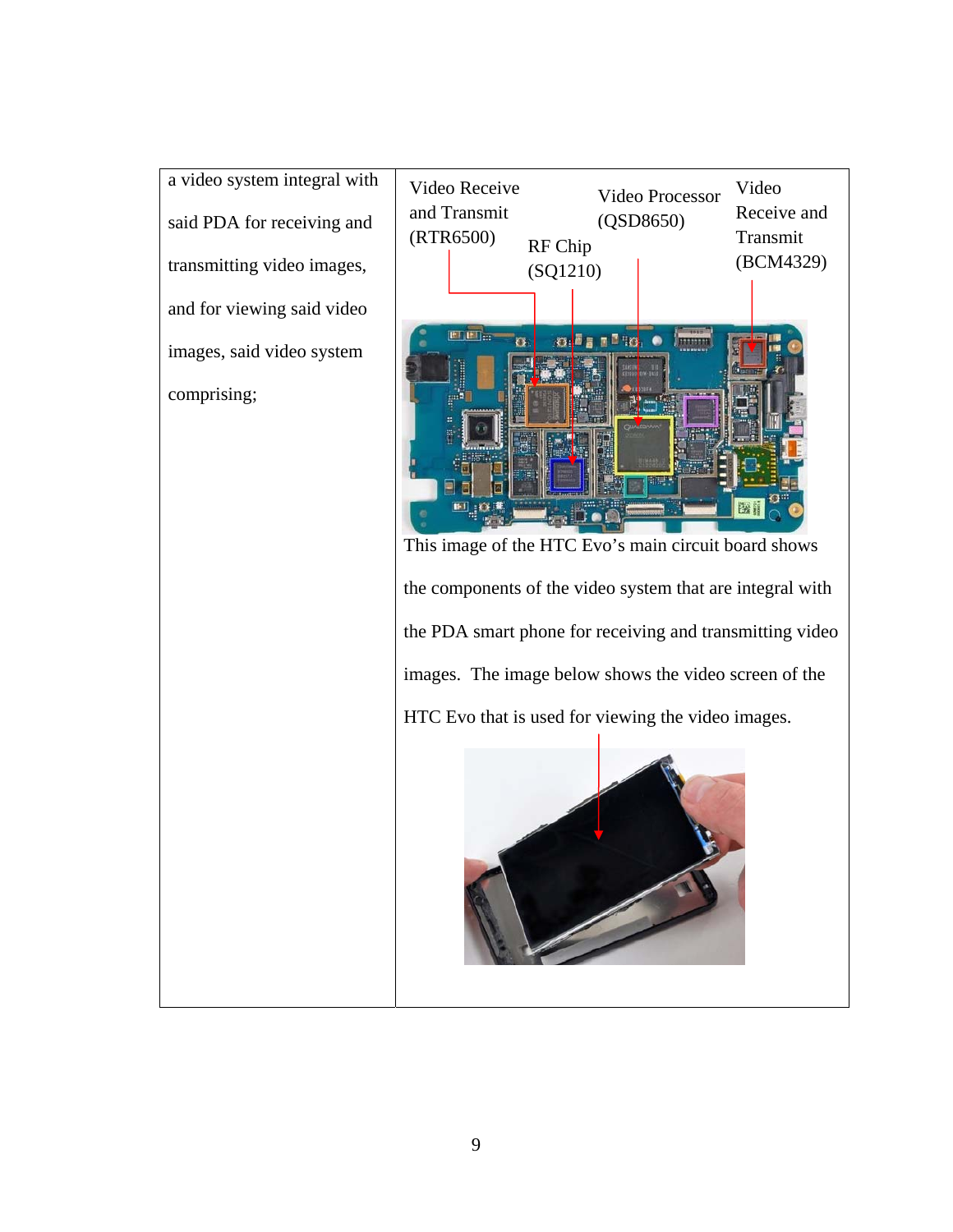| a camera module housing an                                                            |                                                          |
|---------------------------------------------------------------------------------------|----------------------------------------------------------|
| image sensor therein,                                                                 |                                                          |
|                                                                                       | A CMOS image sensor is housed in the camera module.      |
| said image sensor lying in a                                                          |                                                          |
| first plane and including an<br>array of CMOS pixels for<br>receiving images thereon, |                                                          |
|                                                                                       | The image sensor includes CMOS pixels for receiving      |
|                                                                                       | images thereon and is housed in the camera module,       |
|                                                                                       | which is in a first plane that is above the main circuit |
|                                                                                       | board.                                                   |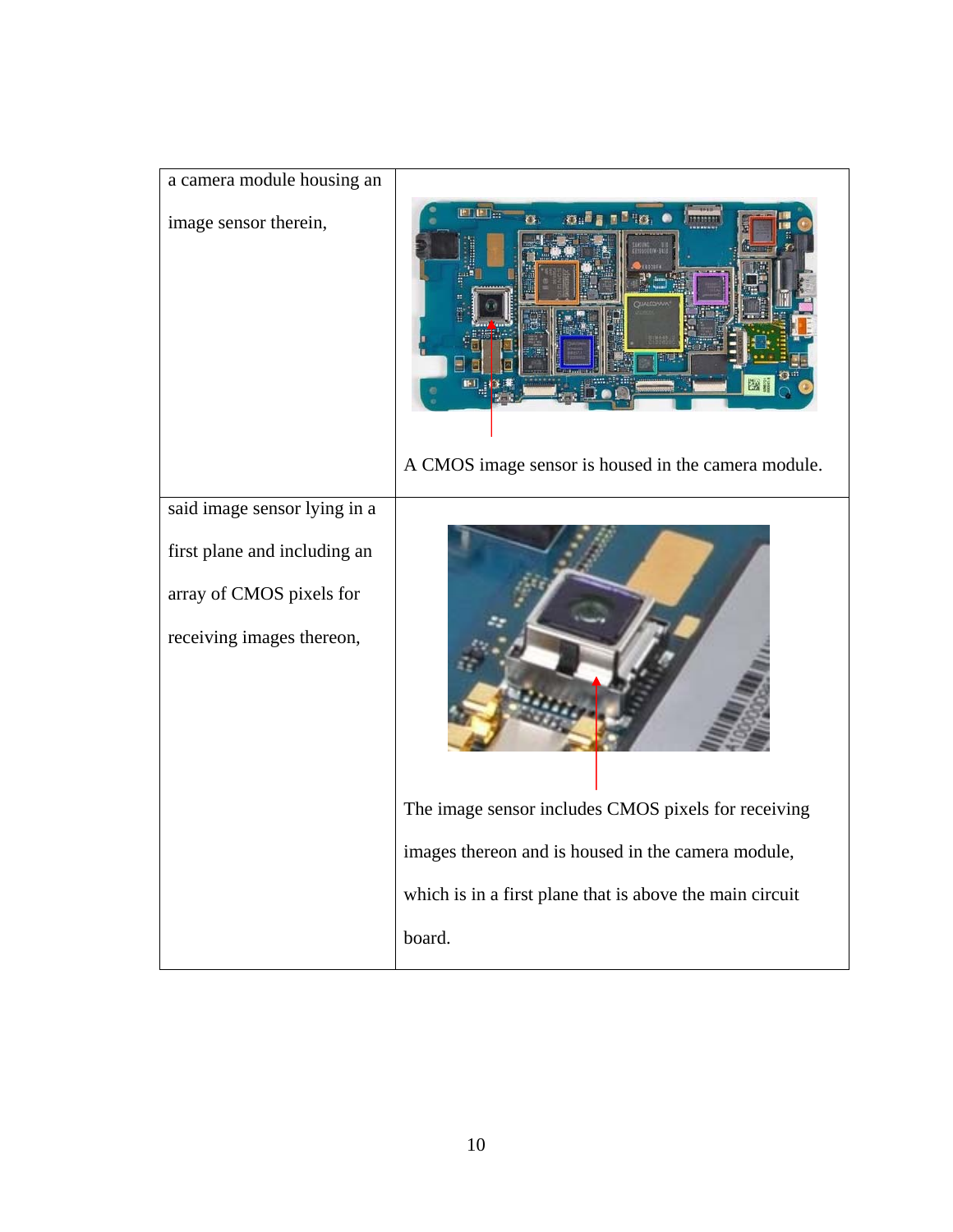said image sensor further including circuitry means on said first plane and coupled to said array of CMOS pixels for timing and control of said array of CMOS pixels,

The below image of the CMOS image sensor shows the silicon top (left image) and the package bottom (right image). The dark grey center of the left image shows the array of CMOS pixels.



Timing and control circuits are located on the adjacent periphery of the CMOS pixel array (left image) on the same die as the CMOS pixel array in the first plane.

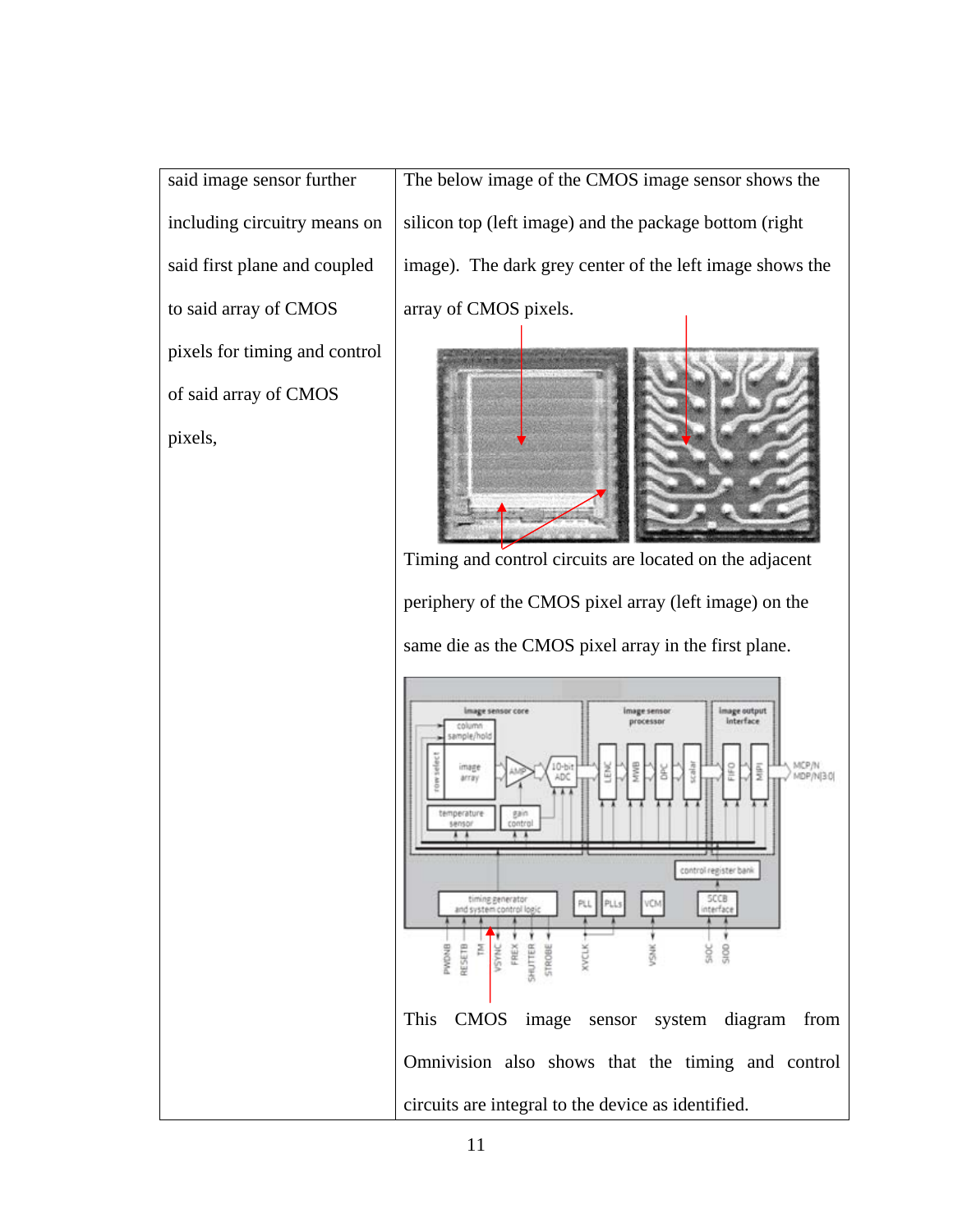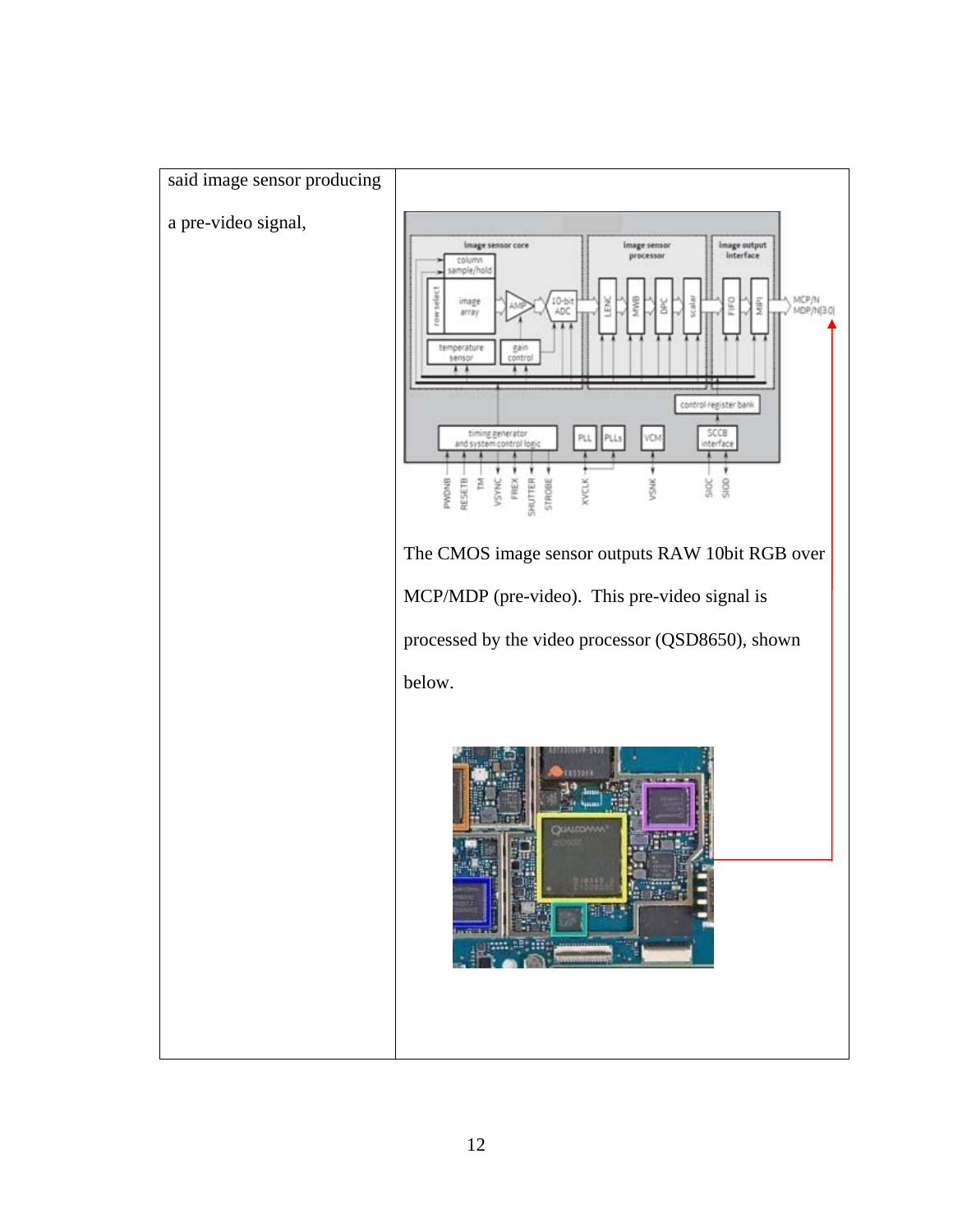a first circuit board lying in a second plane and electrically coupled to said image sensor, said first circuit board including circuitry means for converting said pre-video signal to a desired



video format;<br>The HTC Evo main circuit board is the first circuit board lying in a second plane and electrically coupled to the image sensor.



The above image of the package bottom (right image) shows solder points that are located below the CMOS image sensor. These solder points electrically couple the CMOS image sensor (in the first plane) to main circuit board (in the second plane).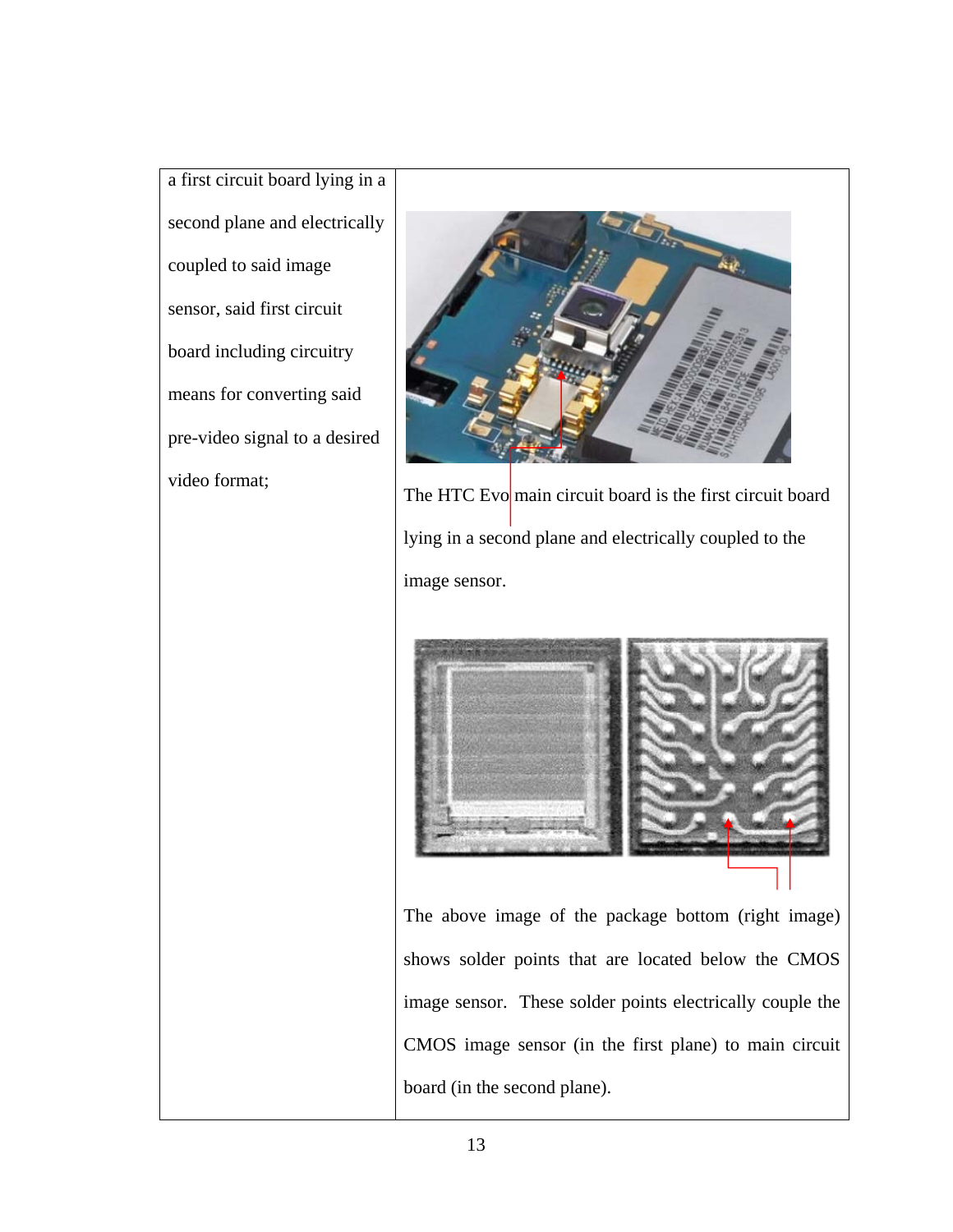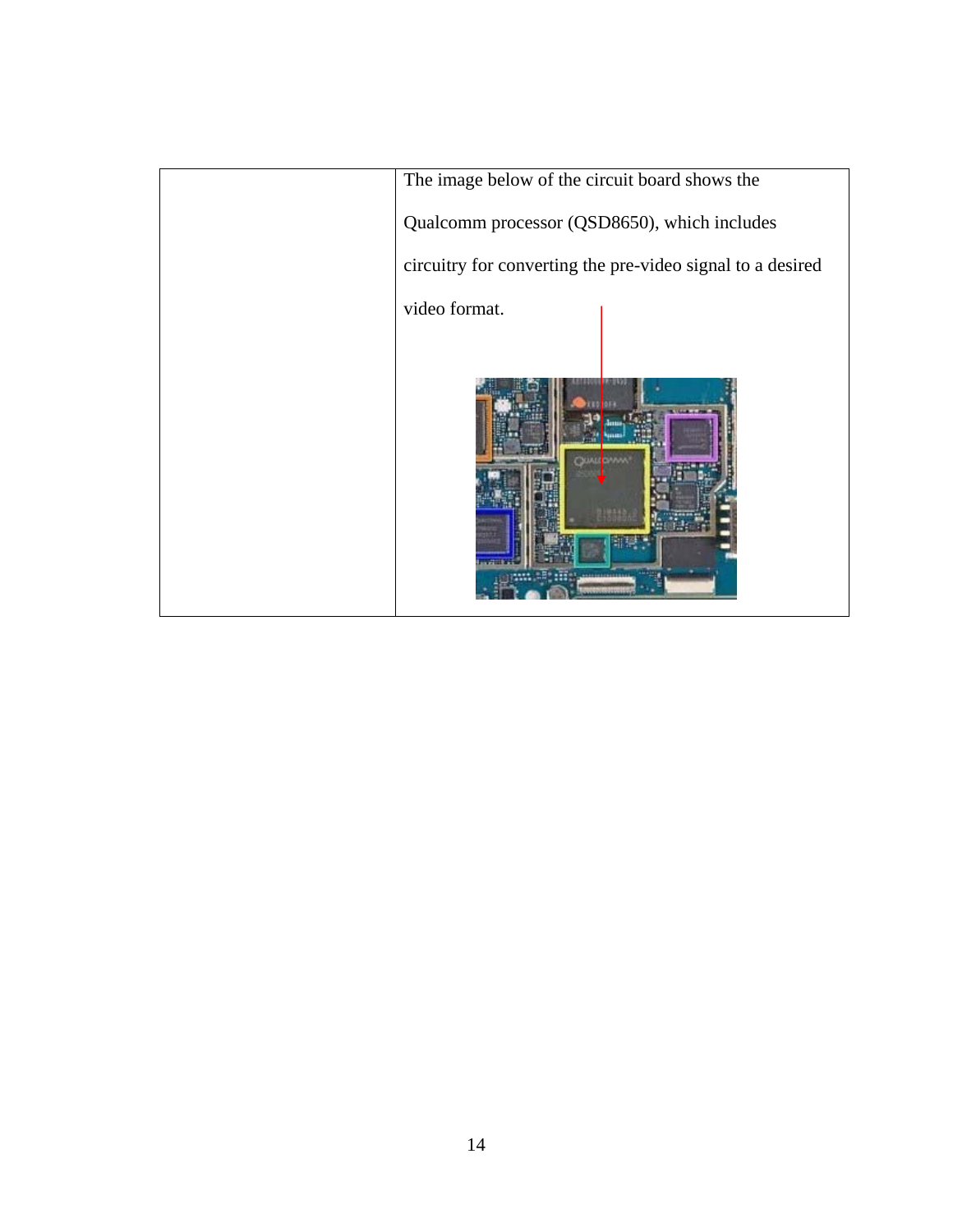a video view screen attached to said PDA for viewing said video images, said video view screen communicating with said first circuit board, and displaying video images processed by said first circuit board.



The HTC Evo includes an LCD video view screen that is attached to the PDA. The LCD video screen displays video images processed by the Qualcomm processor (QSD8650).



The LCD video screen communicates with first circuit board via a flex cable and connector, highlighted in the red box above.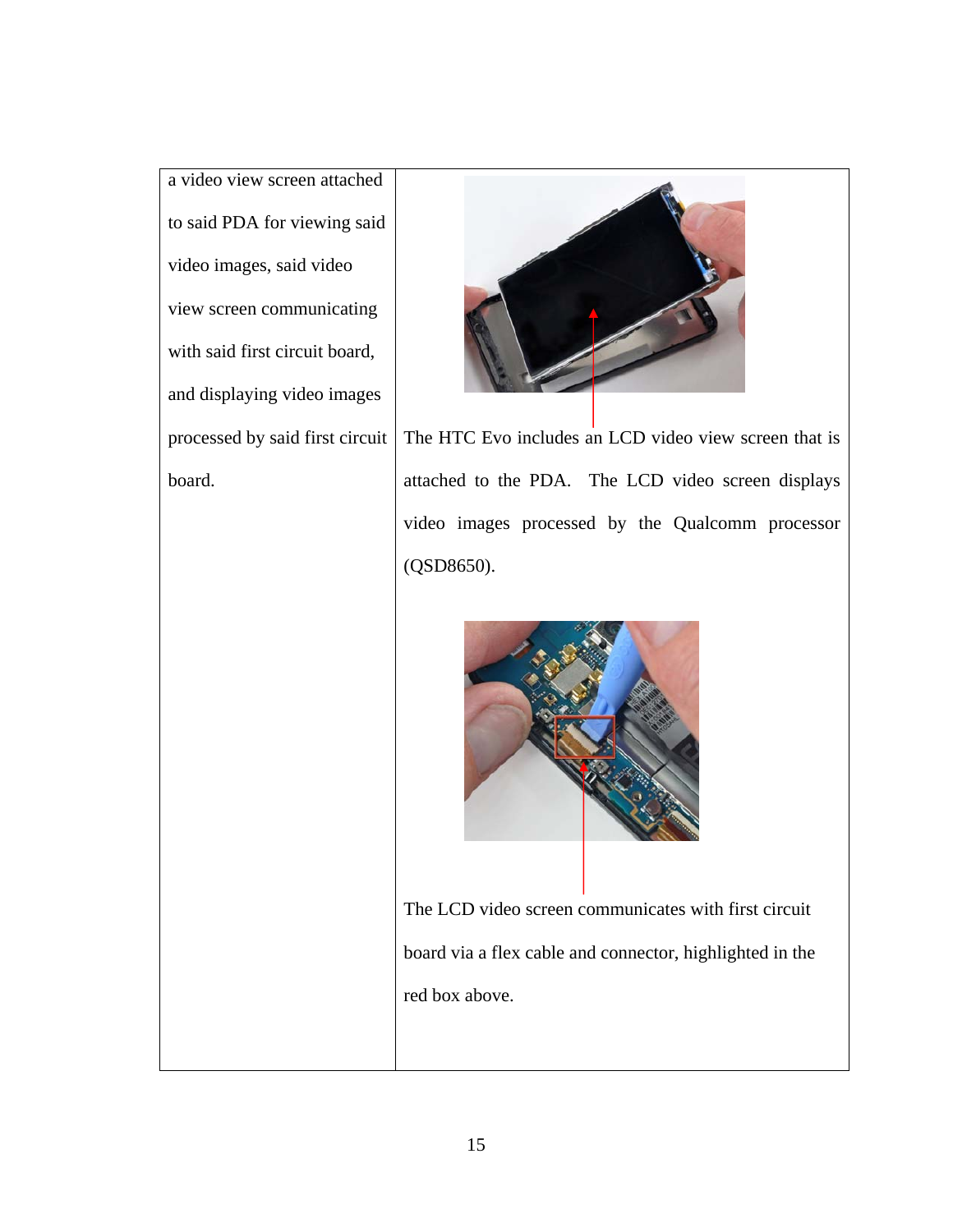20. The following chart shows the infringing components of the Accused Devices, as represented by the HTC Evo Design 4G in comparison to, for example, Claim 1 of the '626 Patent:

| Claim Elements of Claim 1   | Corresponding Infringing Components of the                 |
|-----------------------------|------------------------------------------------------------|
| of the '626 Patent          | HTC Evo Design 4G                                          |
| In a wireless telephone for | The HTC Evo Design 4G is advertised as a "smartphone."     |
| conducting wireless         | A smartphone is a wireless telephone that is connected to  |
| telephonic communications,  | a wireless communications network and can, among other     |
| the improvement             | things, store and organize contact information, videos,    |
| comprising:                 | and calendars. A smartphone can also serve as a            |
|                             | telephone for conducting wireless telephonic               |
|                             | communications.                                            |
|                             | hтc<br>5<br>hTC<br>Seattle<br>73° 170<br>10<br>Sprint & 4G |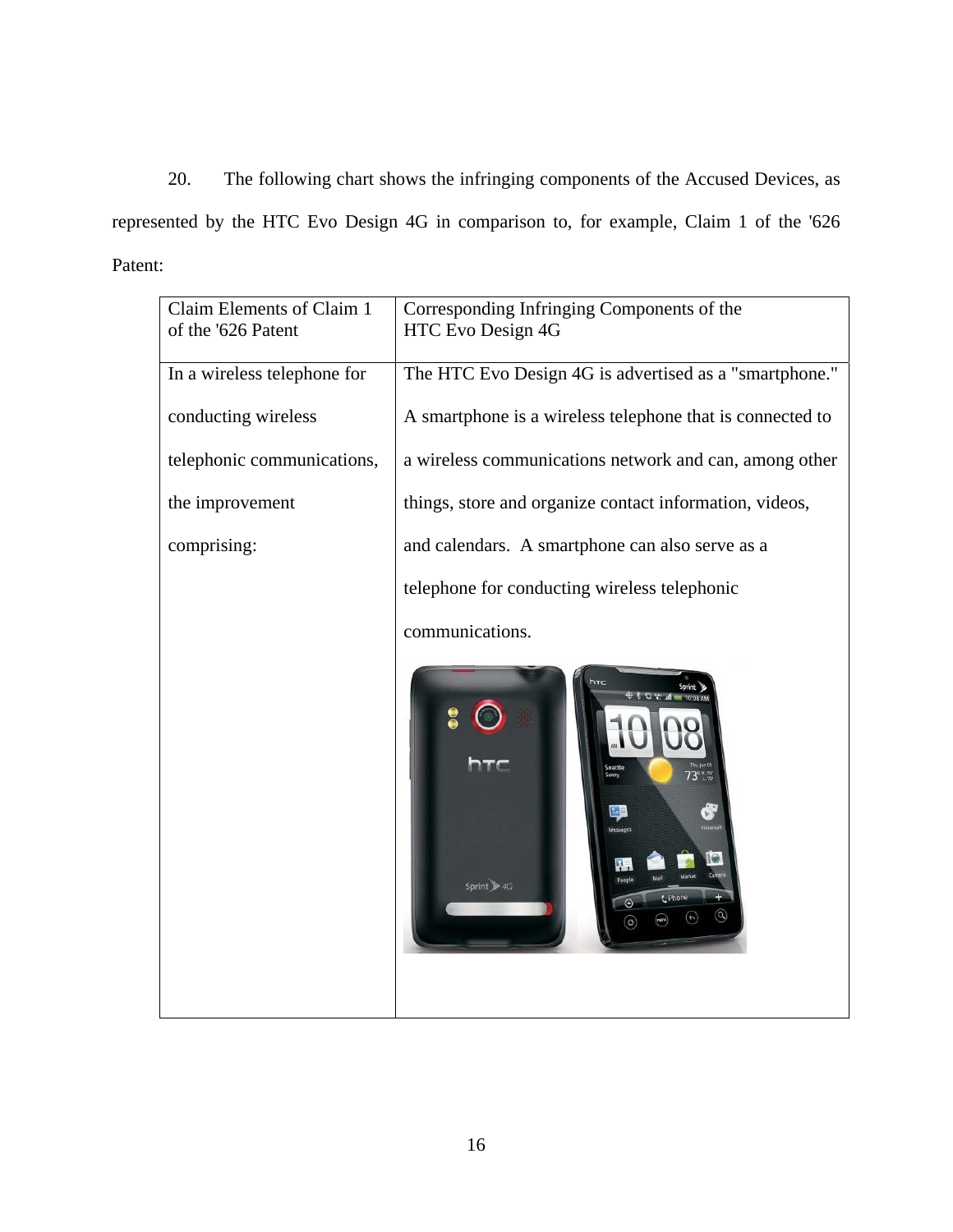a video system integral with said telephone for receiving and transmitting video images, and for viewing said video images, said video system comprising;



This image of the HTC Evo's main circuit board shows the components of the video system that are integral with the telephone for receiving and transmitting video images. The image below shows the video screen of the HTC Evo that is used for viewing the video images.

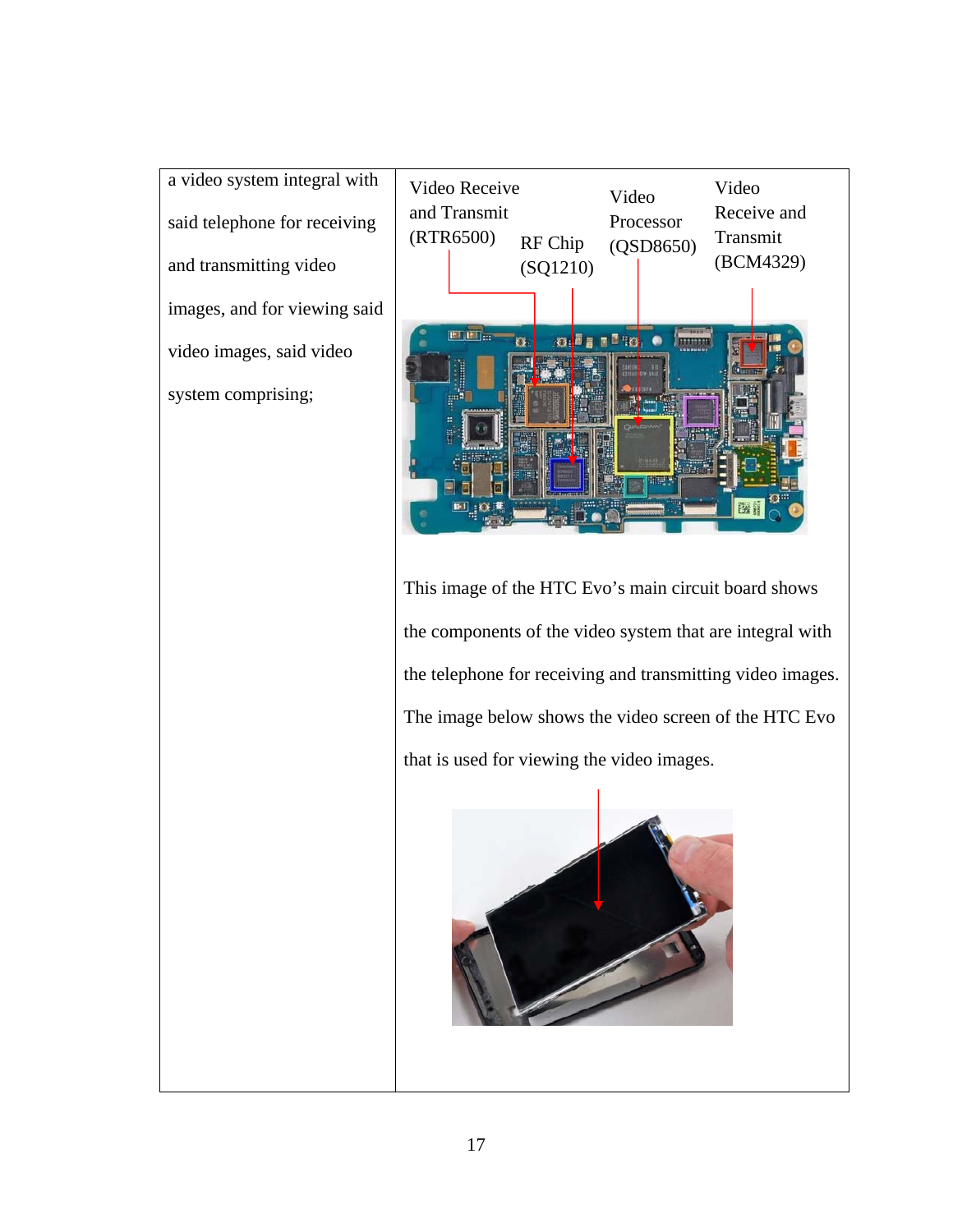| a camera module housing an   |                                                               |
|------------------------------|---------------------------------------------------------------|
| image sensor therein,        | . G. 5<br>A CMOS image sensor is housed in the camera module. |
| said image sensor lying in a |                                                               |
| first plane and including an |                                                               |
| array of CMOS pixels for     |                                                               |
| receiving images thereon,    |                                                               |
|                              | The image sensor includes CMOS pixels for receiving           |
|                              | images thereon and is housed in the camera module,            |
|                              | which is in a first plane that is above the main circuit      |
|                              | board.                                                        |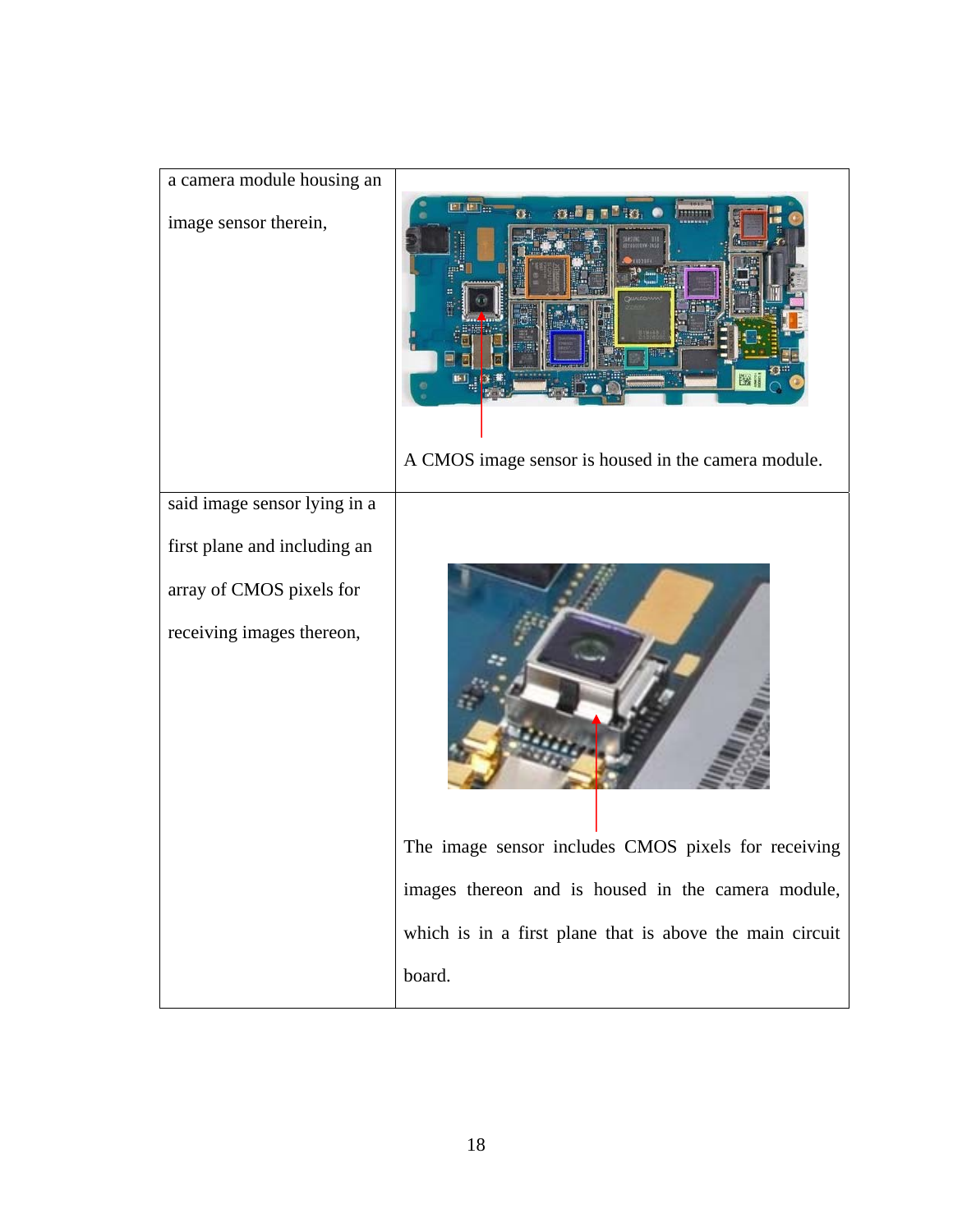said image sensor further including circuitry means on said first plane and coupled to said array of CMOS pixels for timing and control of said array of CMOS pixels,

The below image of the CMOS image sensor shows the silicon top (left image) and the package bottom (right image). The dark grey center of the left image shows the array of CMOS pixels.



Timing and control circuits are located on the adjacent periphery of the CMOS pixel array (left image) on the same die as the CMOS pixel array in the first plane.

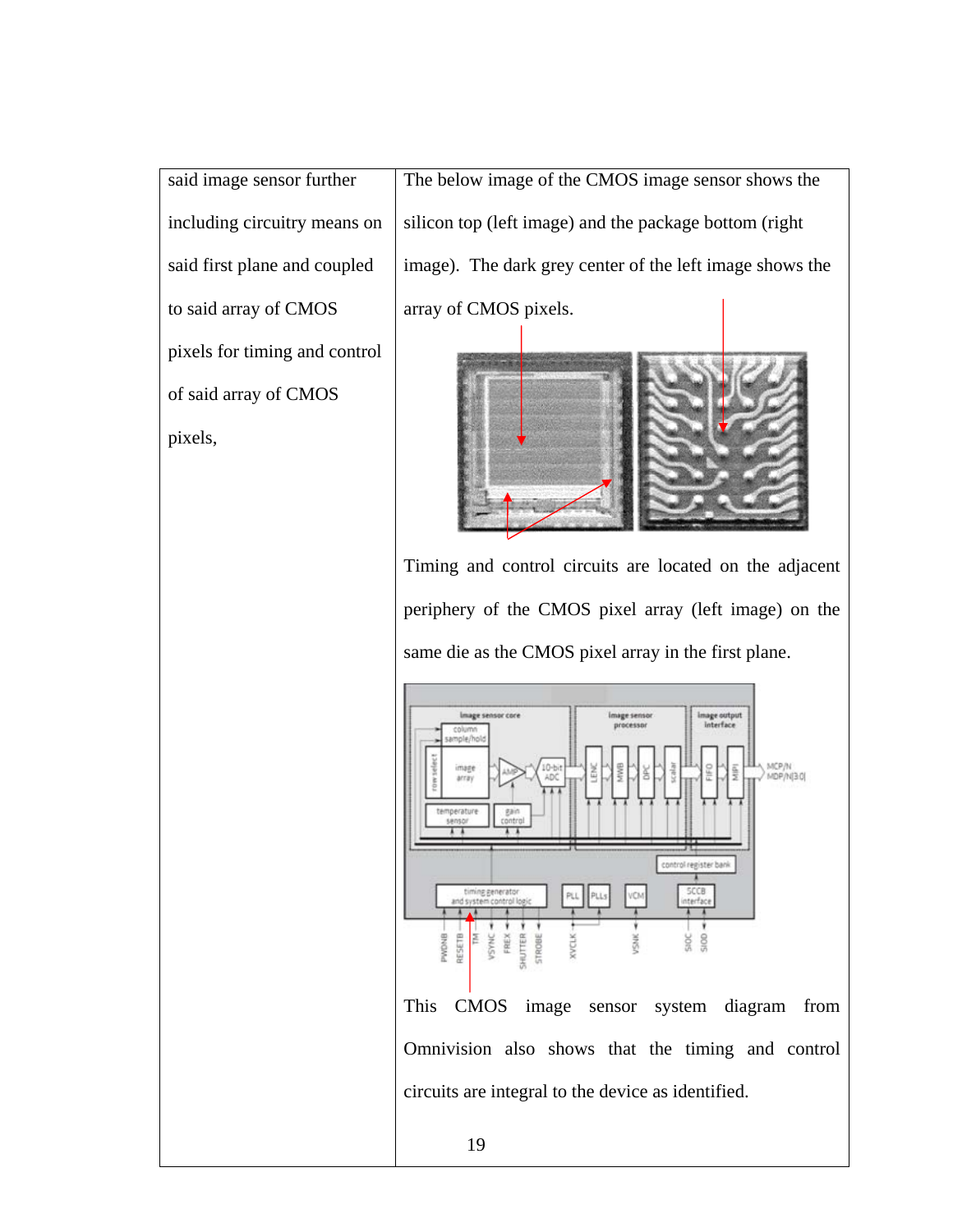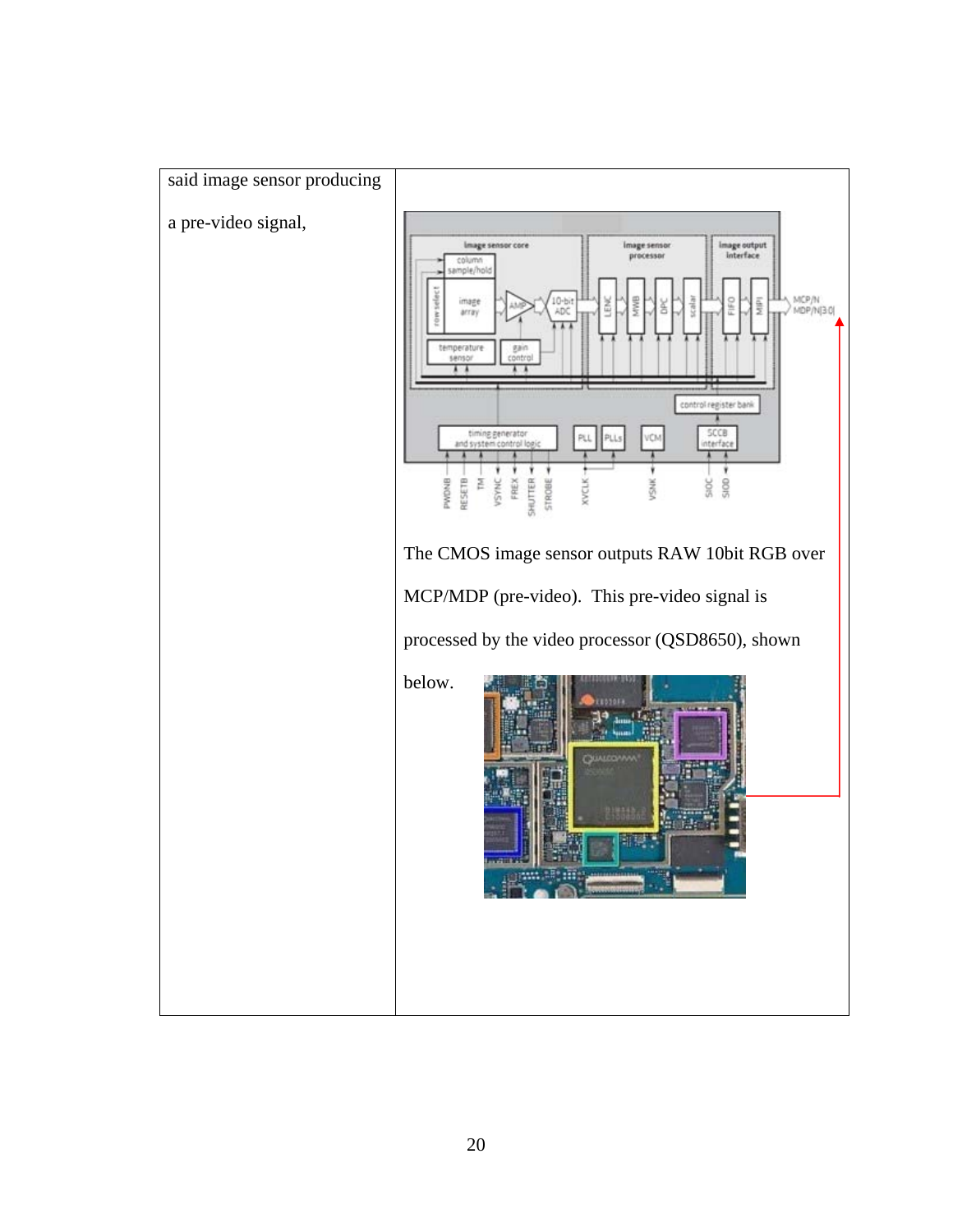a first circuit board lying in a second plane and electrically coupled to said image sensor, said first circuit board including circuitry means for converting said pre-video signal to a desired



video format;<br>
The HTC Evo main circuit board is the first circuit board lying in a second plane and electrically coupled to the image sensor.



The above image of the package bottom (right image) shows solder points, which are located below the CMOS image sensor. These solder points electrically couple the CMOS image sensor (in the first plane) to main circuit board (in the second plane).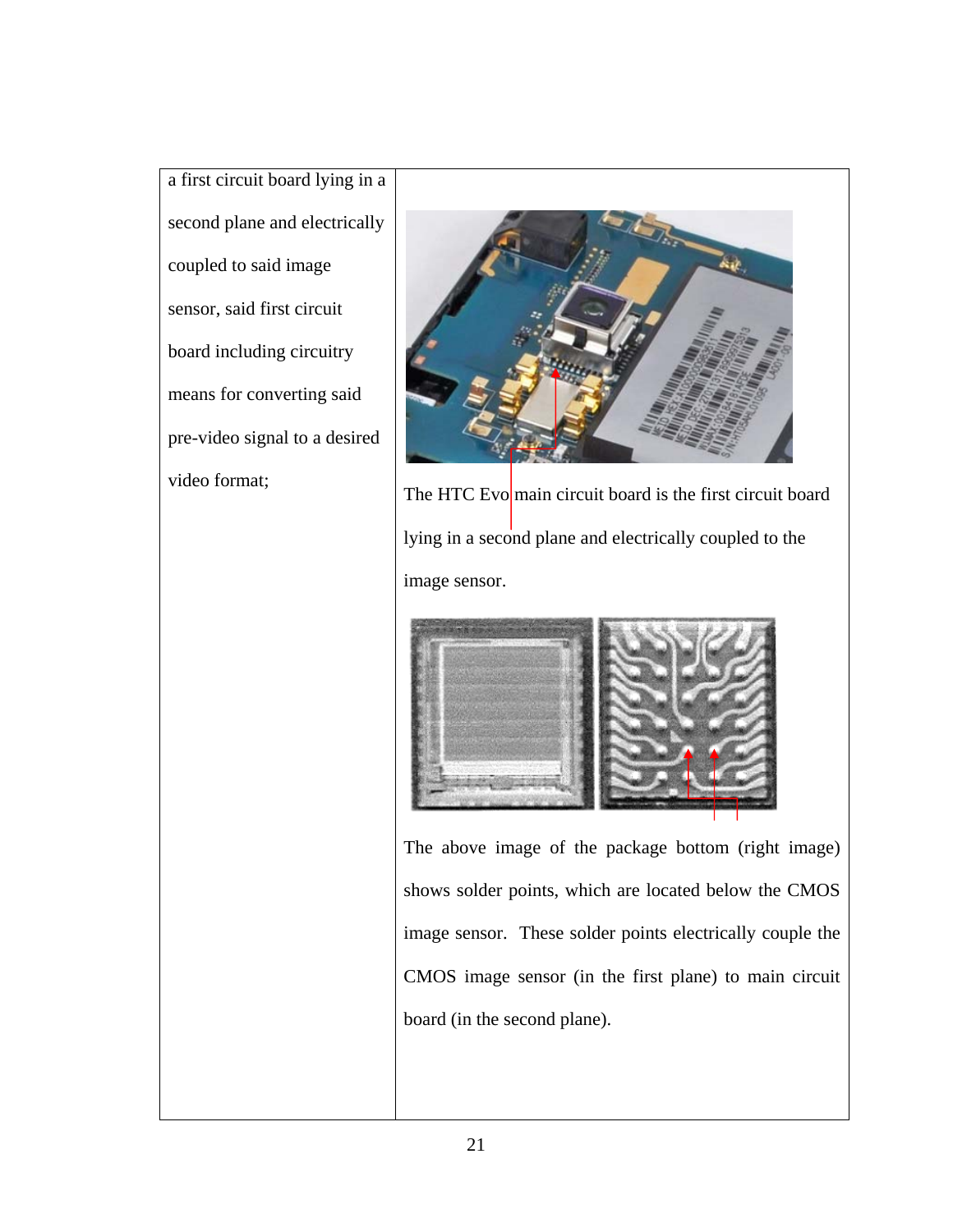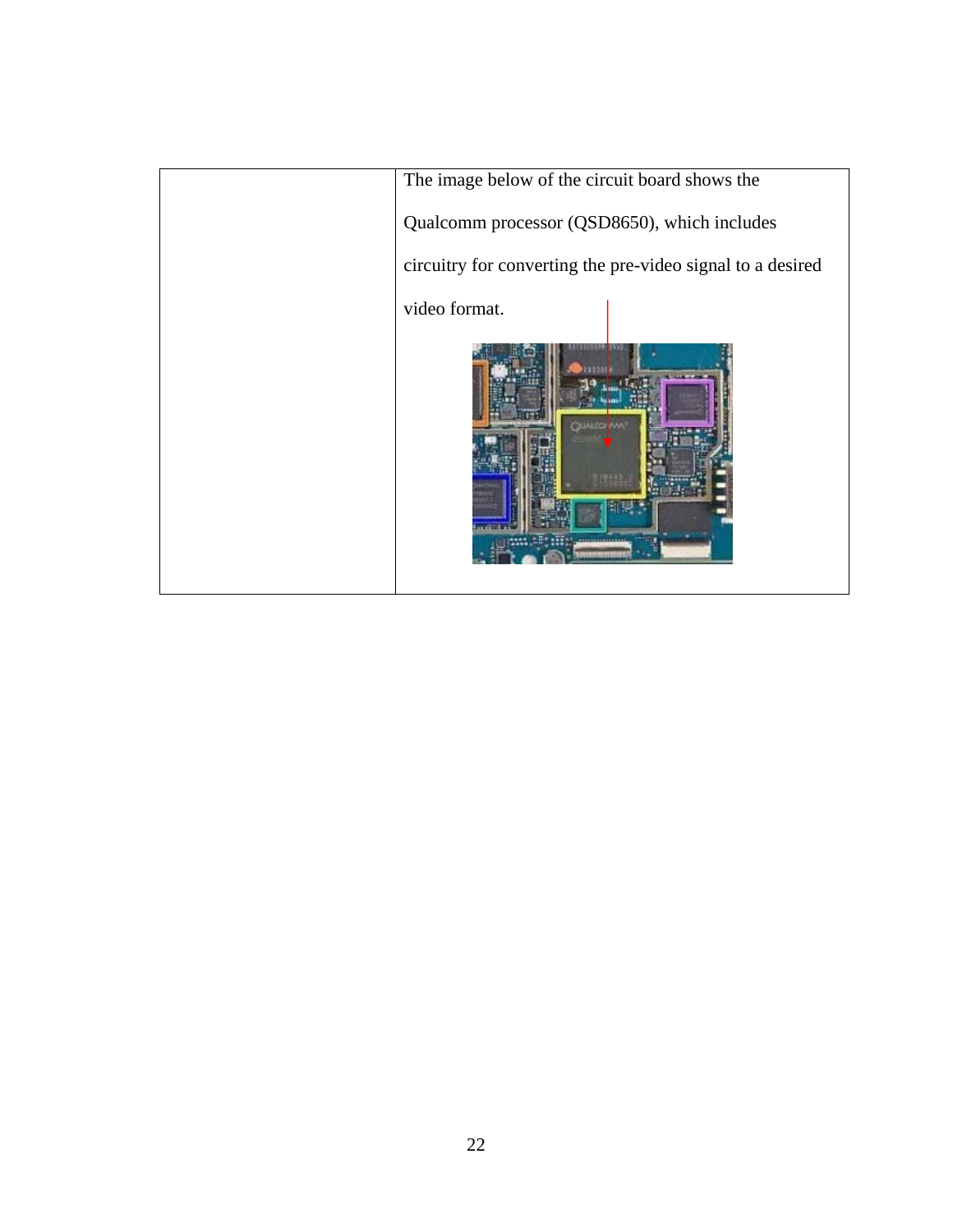a video monitor attached to said wireless phone for viewing said video images, said video monitor communicating with said first circuit board, and displaying video images processed by said first circuit board.



The HTC Evo includes an LCD video monitor that is attached to the wireless phone. The LCD video monitor displays video images processed by the Qualcomm processor (QSD8650).



The LCD video monitor communicates with first circuit board via a flex cable and connector, highlighted in the red box above.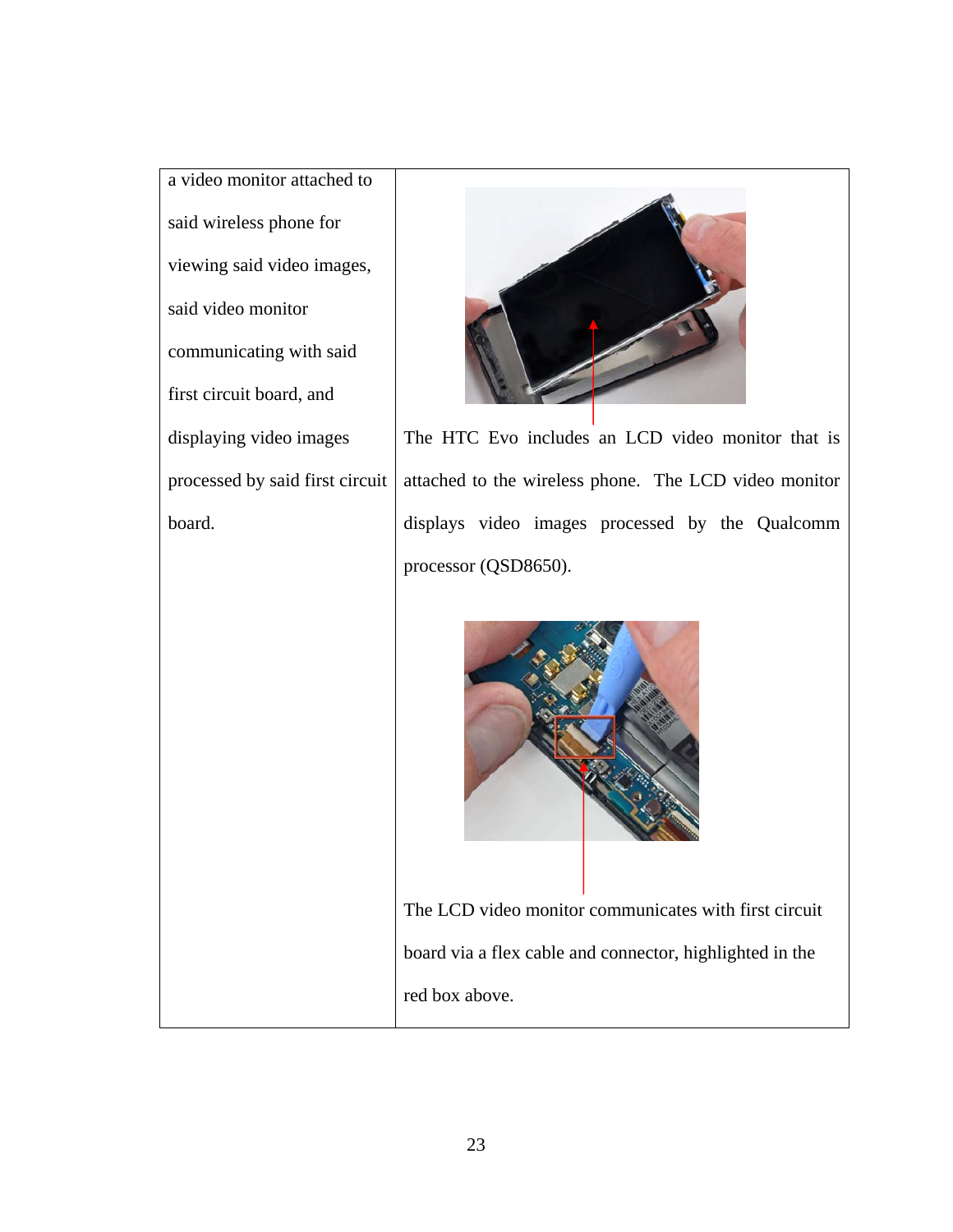21. The following chart shows the infringing components of the Accused Devices, as represented by the HTC Evo Design 4G in comparison to, for example, Claim 1 of the '036 Patent:

| Claim Elements of Claim 1<br>of the '036 Patent | Infringing Components of the HTC Evo Design 4G            |
|-------------------------------------------------|-----------------------------------------------------------|
| In a wireless telephone for                     | The HTC Evo Design 4G is advertised as a "smartphone."    |
| conducting wireless                             | A smartphone is a wireless telephone that is connected to |
| telephonic communications,                      | a wireless communications network and can, among other    |
| the improvement                                 | things, store and organize contact information, videos,   |
| comprising:                                     | and calendars. A smartphone can also serve as a           |
|                                                 | telephone for conducting wireless telephonic              |
|                                                 | communications.                                           |
|                                                 | Seattle<br>73 ***<br>Ď,<br>Sprint >4G                     |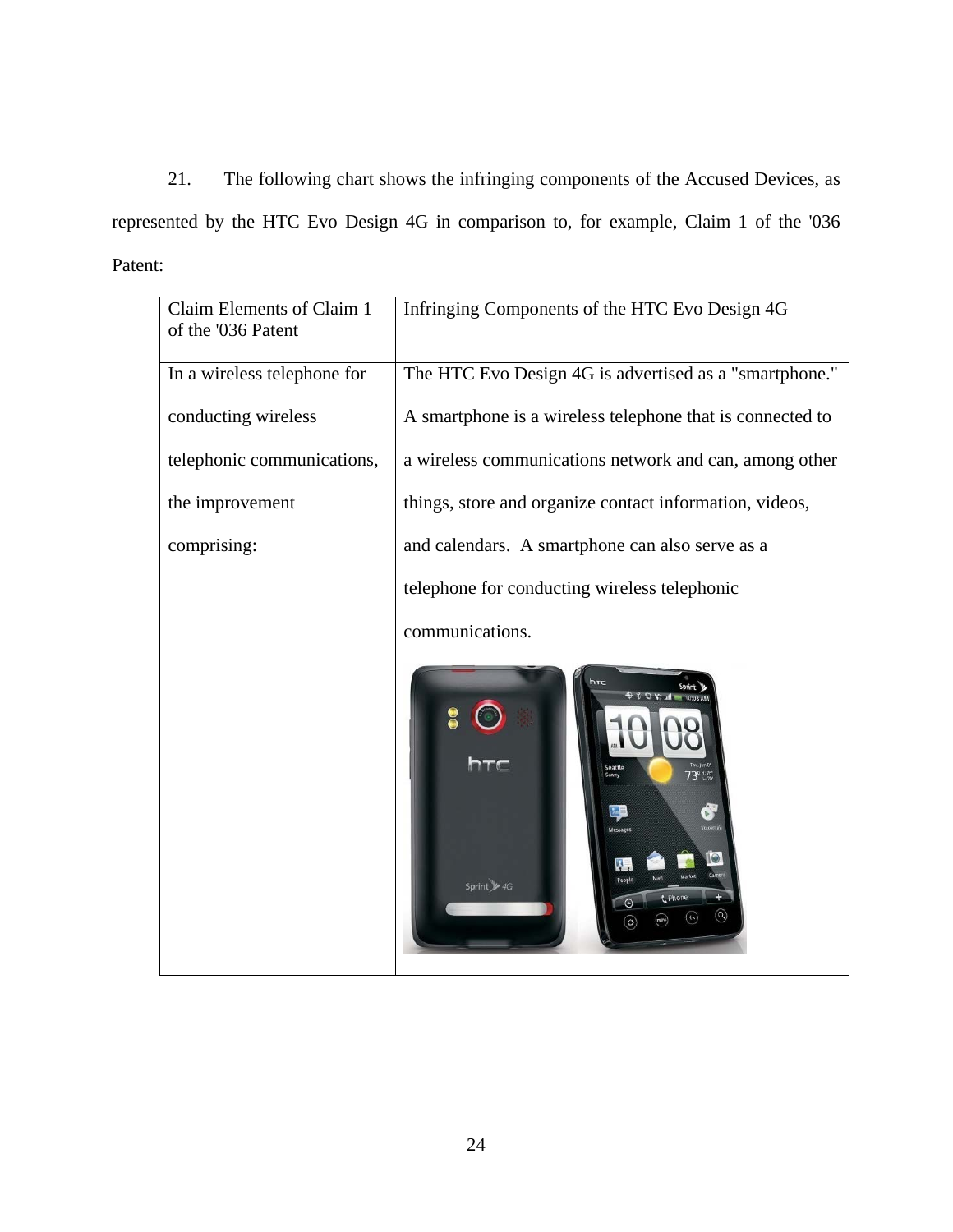| a camera module housing an   |                                                                         |
|------------------------------|-------------------------------------------------------------------------|
| image sensor therein,        | <b>LETTIFALL</b><br>A CMOS image sensor is housed in the camera module. |
| said image sensor lying in a |                                                                         |
| first plane and including an |                                                                         |
| array of CMOS pixels for     |                                                                         |
| receiving images thereon,    |                                                                         |
|                              | The image sensor includes CMOS pixels for receiving                     |
|                              | images thereon and is housed in the camera module,                      |
|                              | which is in a first plane that is above the main circuit                |
|                              | board.                                                                  |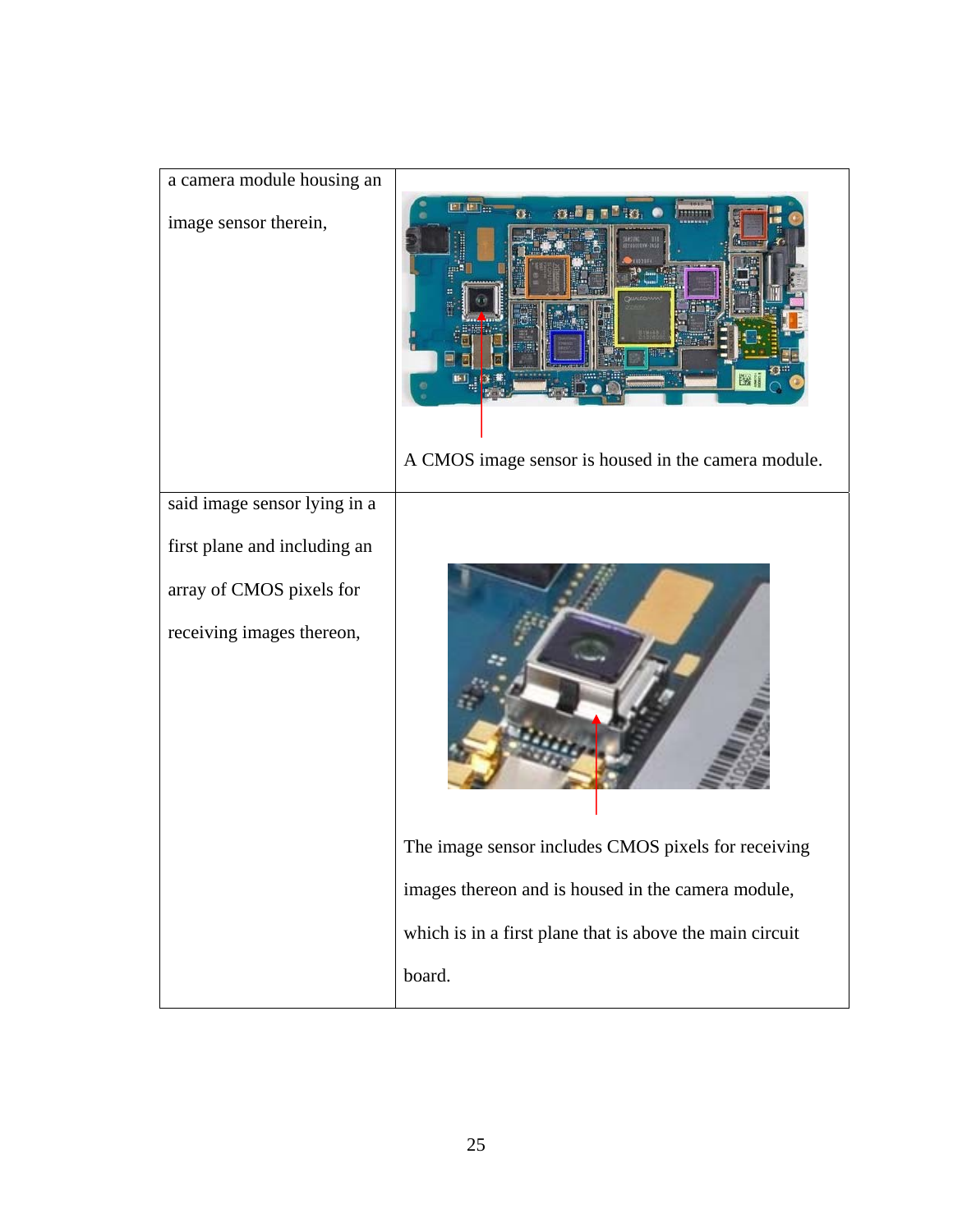said image sensor further including circuitry means on said first plane and coupled to said array of CMOS pixels for timing and control of said array of CMOS pixels,

The below image of the CMOS image sensor shows the silicon top (left image) and the package bottom (right image). The dark grey center of the left image shows the array of CMOS pixels.



Timing and control circuits are located on the adjacent periphery of the CMOS pixel array (left image) on the same die as the CMOS pixel array in the first plane.



Omnivision also shows that the timing and control circuits are integral to the device as identified.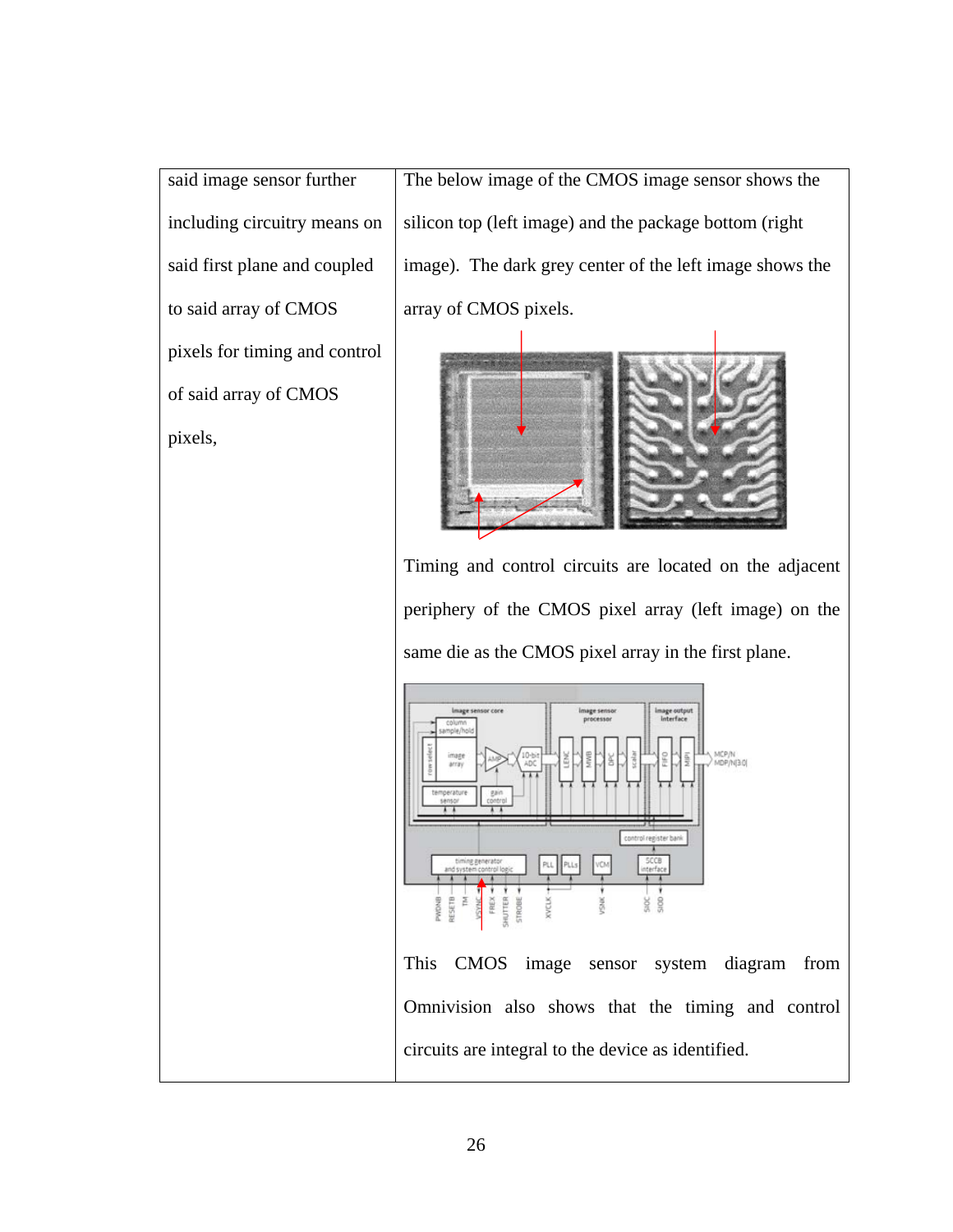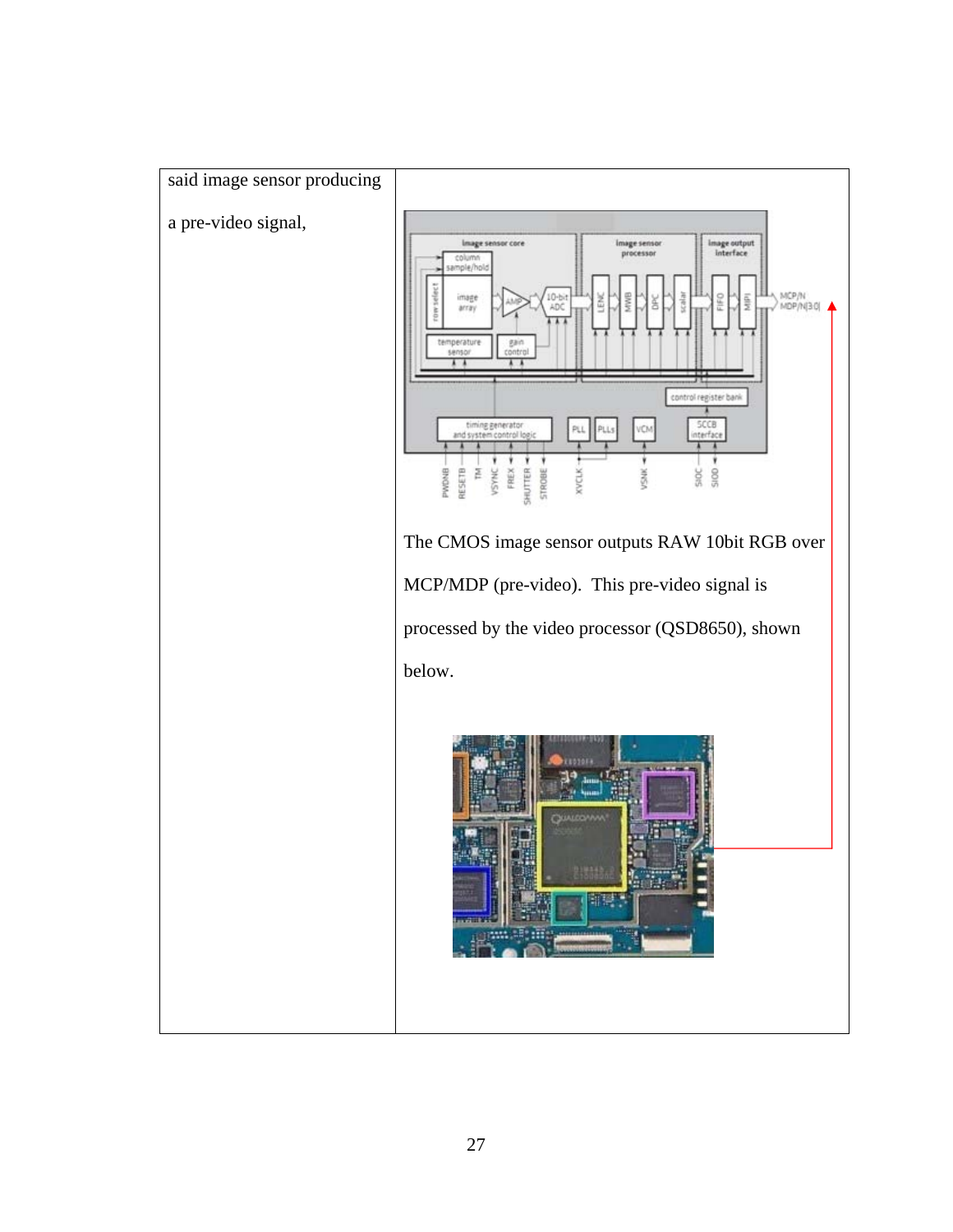a first circuit board lying in a second plane and electrically coupled to said image sensor, said first circuit board including circuitry means for converting said pre-video signal to a desired



video format;<br>The HTC Evo main circuit board is the first circuit board lying in a second plane and electrically coupled to the image sensor.



The above image of the package bottom (right image) shows solder points, which are located below the CMOS image sensor. These solder points electrically couple the CMOS image sensor (in the first plane) to main circuit board (in the second plane).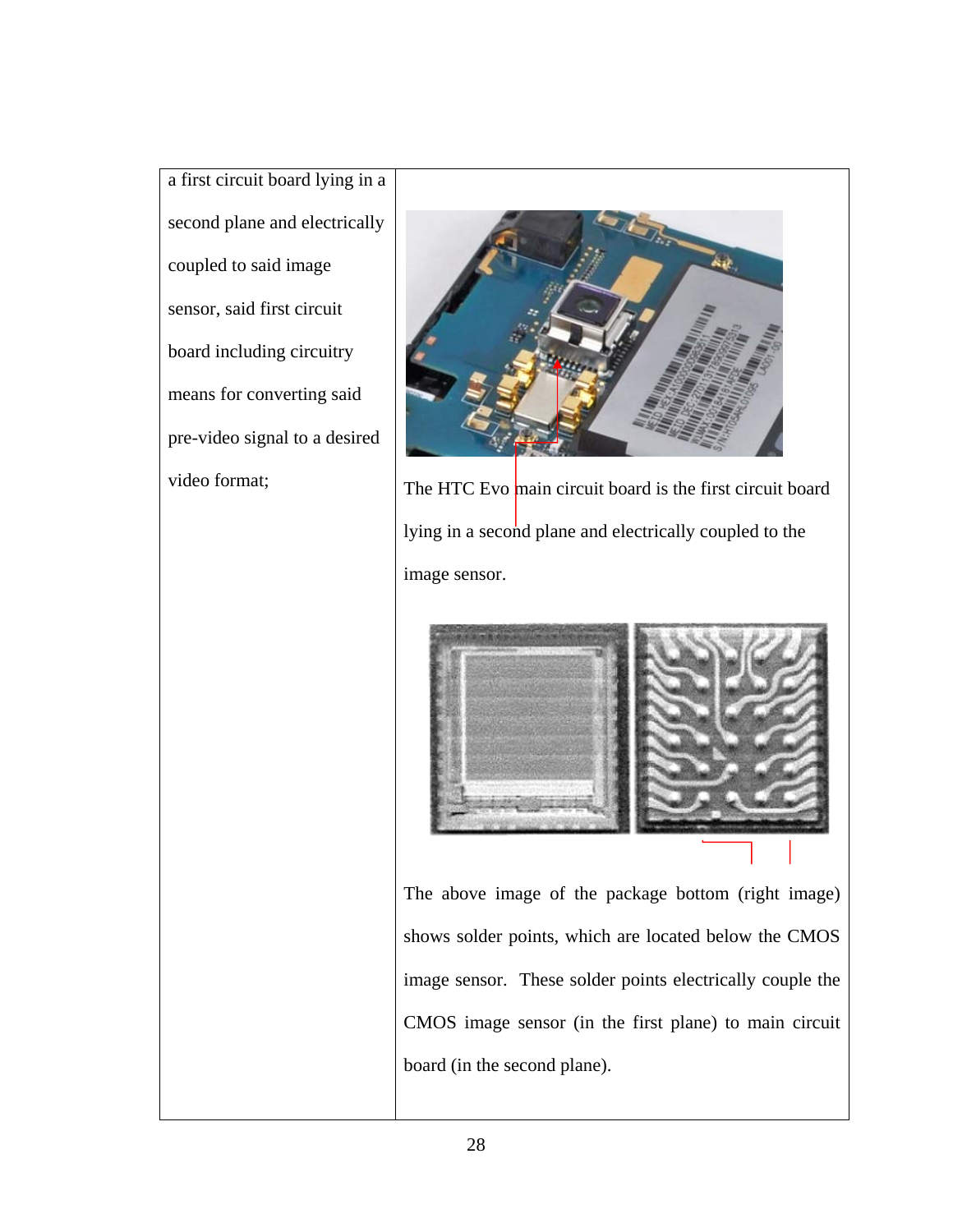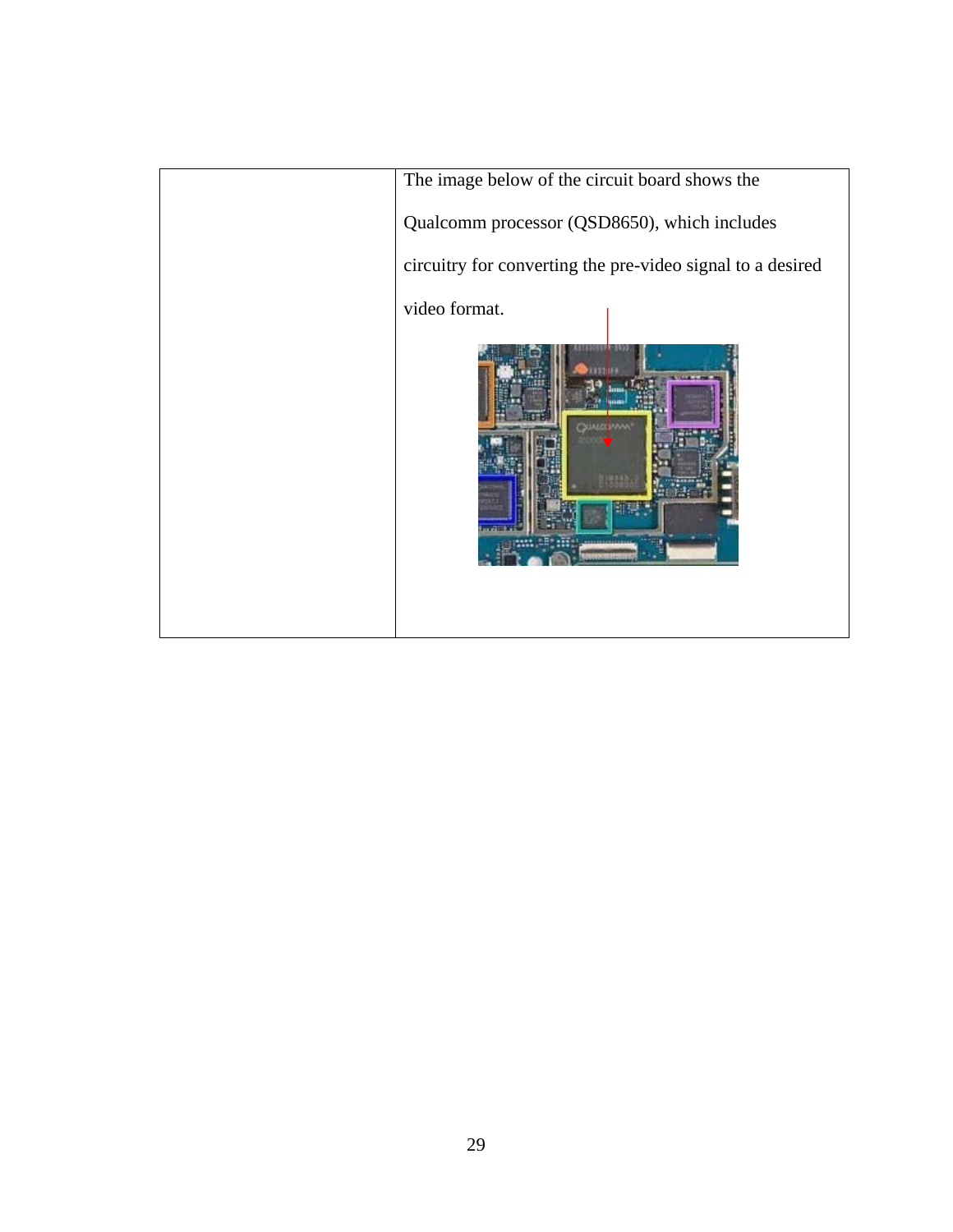a video monitor attached to said wireless phone for viewing said video images, said video monitor communicating with said first circuit board, and displaying video images processed by said first circuit board.



The HTC Evo includes an LCD video monitor that is attached to the wireless phone. The LCD video monitor displays video images processed by the Qualcomm processor (QSD8650).



The LCD video monitor communicates with first circuit board via a flex cable and connector highlighted in the red box above.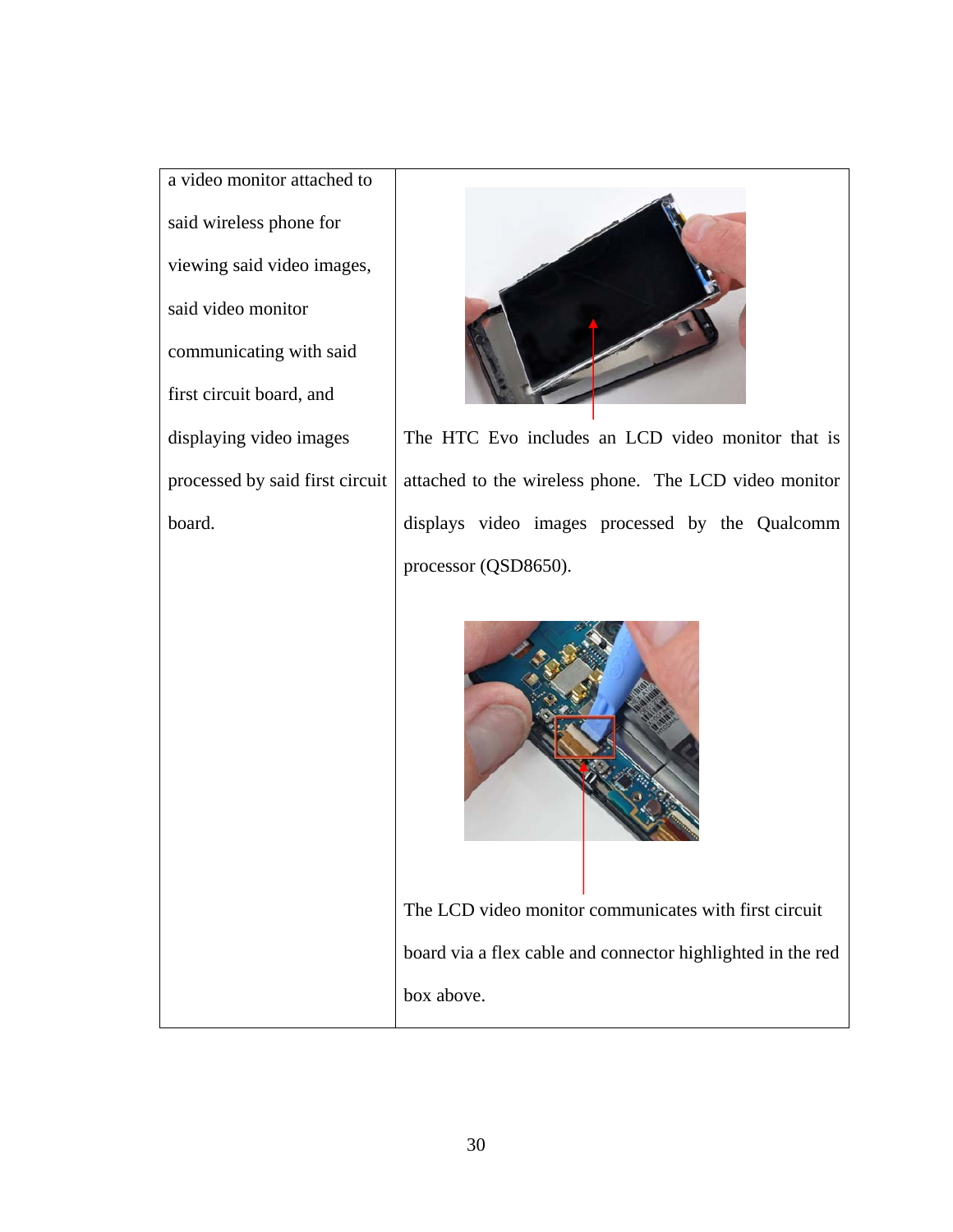# **V. FIRST CLAIM FOR RELIEF (Patent Infringement – U.S. Patent No. 6,424,369)**

22. Cellect incorporates by reference each and every allegation in paragraphs 1 through 21 as though fully set forth herein.

23. As described herein, HTC has manufactured, made, had made, used, practiced, imported, provided, supplied, distributed, sold, and/or offered for sale Accused Devices that infringe, either literally or under the Doctrine of Equivalents, one or more claims of the '369 Patent in violation of 35 U.S.C. § 271(a).

24. Cellect has been damaged as a result of HTC's infringing conduct. HTC is thus liable to Cellect in an amount that adequately compensates Cellect for such infringement which cannot be less than a reasonable royalty, together with interest and costs as fixed by this Court under 35 U.S.C. § 284.

### **VI. SECOND CLAIM FOR RELIEF (Patent Infringement – U.S. Patent No. 6,452,626)**

25. Cellect incorporates by reference each and every allegation in paragraphs 1 through 24 as though fully set forth herein.

26. As described herein, HTC has manufactured, made, had made, used, practiced, imported, provided, supplied, distributed, sold, and/or offered for sale Accused Devices that infringe, either literally or under the Doctrine of Equivalents, one or more claims of the '626 Patent in violation of 35 U.S.C. § 271(a).

27. Cellect has been damaged as a result of HTC's infringing conduct. HTC is thus liable to Cellect in an amount that adequately compensates Cellect for such infringement which

31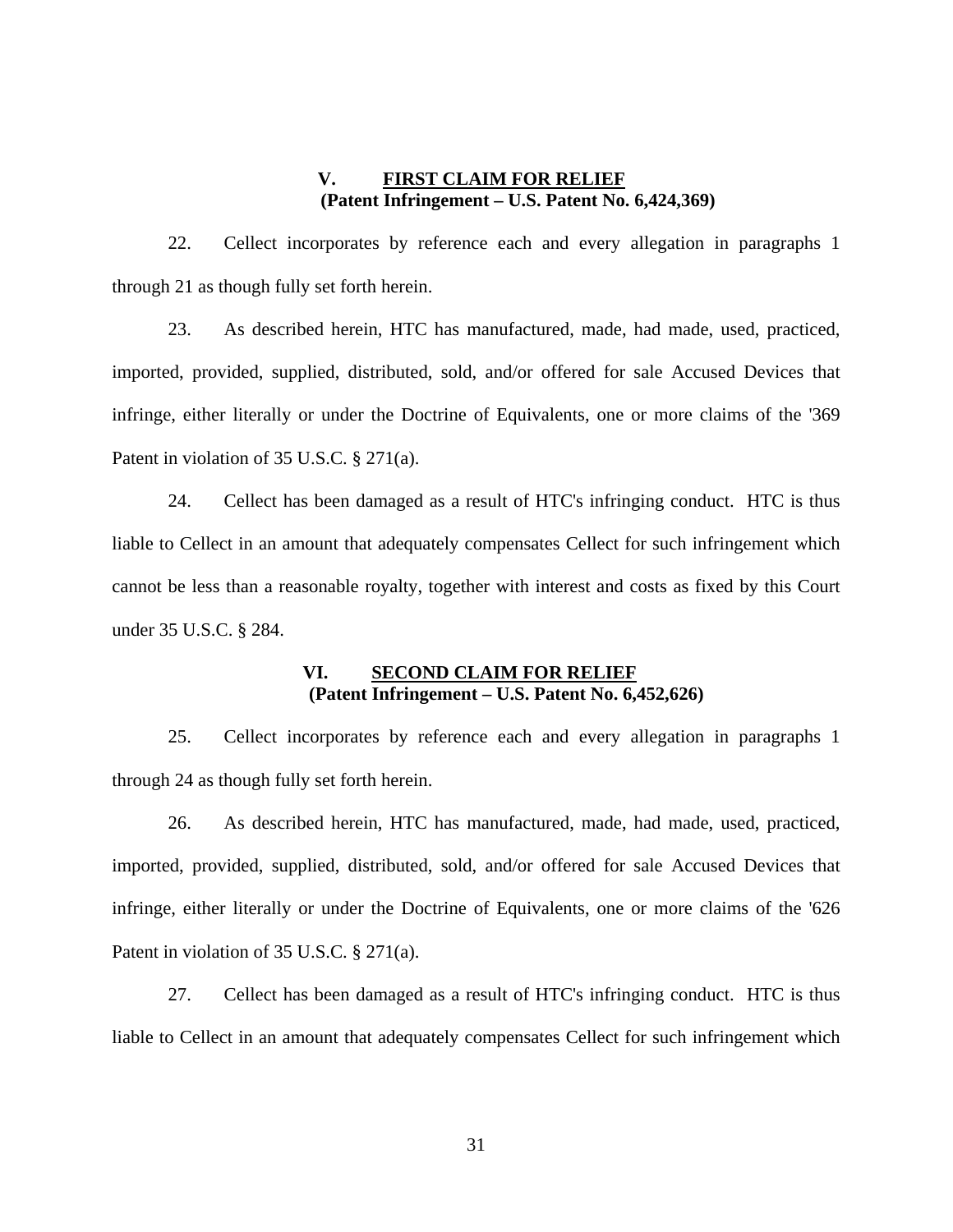cannot be less than a reasonable royalty, together with interest and costs as fixed by this Court under 35 U.S.C. § 284.

## **VII. THIRD CLAIM FOR RELIEF (Patent Infringement – U.S. Patent No. 6,862,036)**

28. Cellect incorporates by reference each and every allegation in paragraphs 1 through 27 as though fully set forth herein.

29. As described herein, HTC has manufactured, made, had made, used, practiced, imported, provided, supplied, distributed, sold, and/or offered for sale Accused Devices that infringe, either literally or under the Doctrine of Equivalents, one or more claims of the '036 Patent in violation of 35 U.S.C. § 271(a).

30. Cellect has been damaged as a result of HTC's infringing conduct. HTC is thus liable to Cellect in an amount that adequately compensates Cellect for such infringement which cannot be less than a reasonable royalty, together with interest and costs as fixed by this Court under 35 U.S.C. § 284.

#### **VIII. JURY DEMAND**

 Cellect hereby requests a trial by jury pursuant to Rule 38 of the Federal Rules of Civil Procedure.

#### **IX. PRAYER FOR RELIEF**

 Cellect requests that the Court find in its favor and against HTC, and that the Court grant Cellect the following relief:

A. Judgment that one or more claims of the asserted patents have been directly infringed, either literally, and/or under the Doctrine of Equivalents, by HTC;

32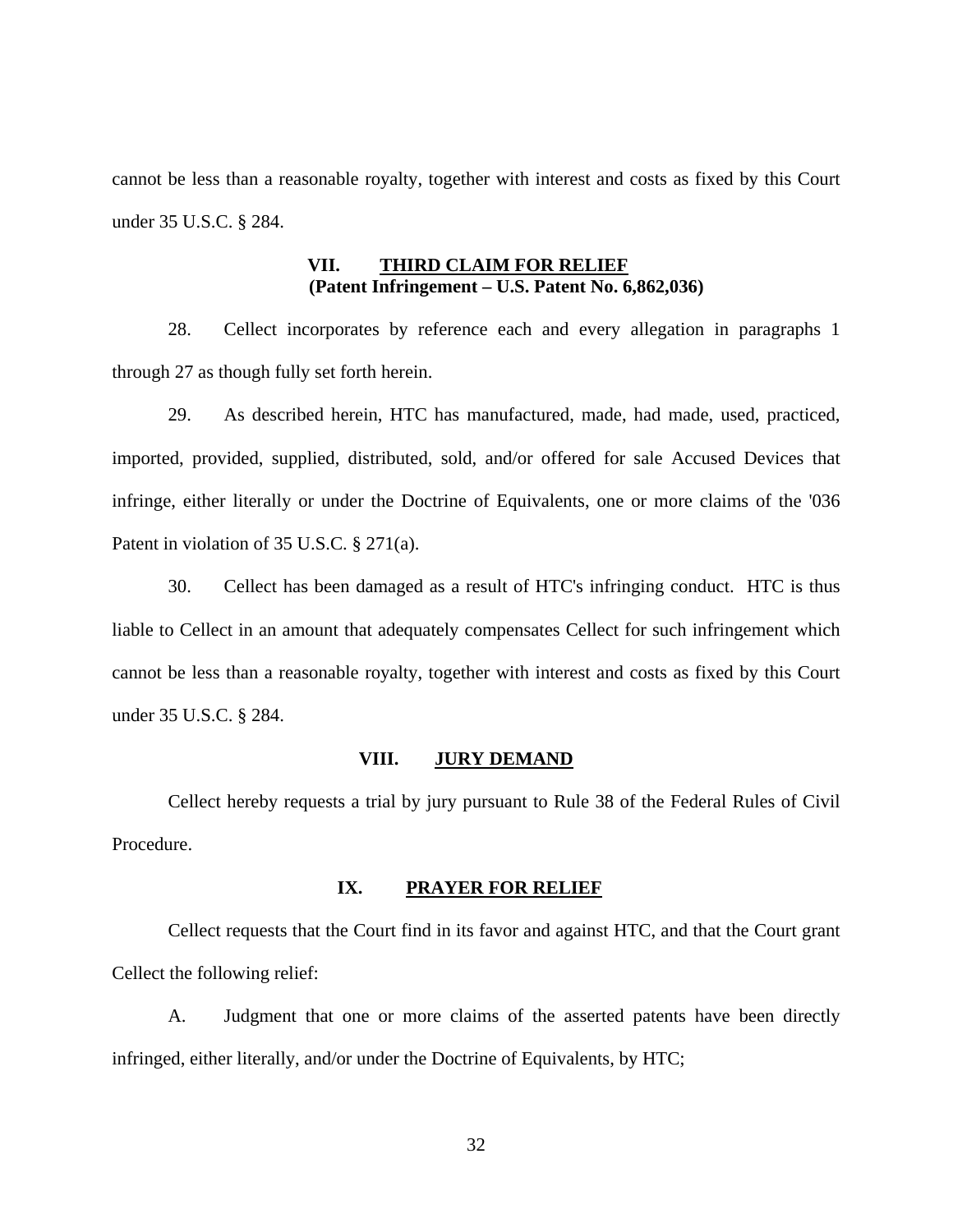B. Judgment that HTC account for and pay to Cellect all damages to and costs incurred by Cellect because of HTC's infringing activities and other conduct complained of herein in an amount not less than a reasonable royalty;

C. That Cellect be granted pre-judgment and post-judgment interest on the damages caused to it by reason of HTC's infringing activities and other conduct complained of herein;

D. That this Court permanently enjoin HTC, and related parents, subsidiaries, affiliates, successors and assigns, and each of its officers, directors, employees, representatives, agents and attorneys, and all persons acting in concert or active participation with, or on its behalf, or within its control, from making, using, selling, offering to sell, importing or advertising products and/or services and/or employing systems, hardware, software and/or components and/or making use of the systems or processes that infringe any of the claims of the asserted patents, or otherwise engaging in acts of infringement of the asserted patents, all as alleged herein and; and